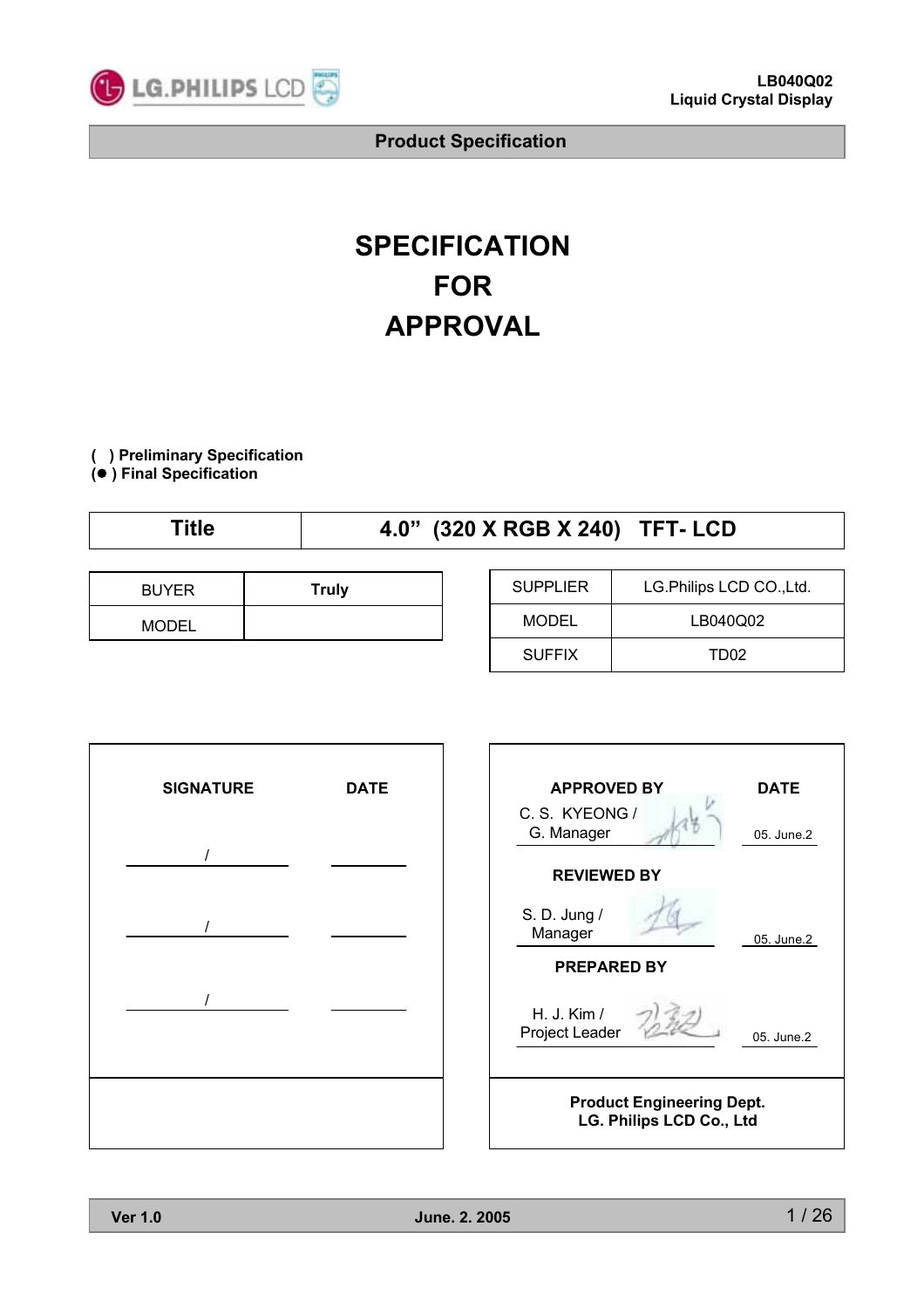

# **Contents**

| No.            | Item                                   | Page |
|----------------|----------------------------------------|------|
| 0              | Record of Revisions                    | 3    |
| 1              | Summary                                | 4    |
| $\overline{2}$ | Features                               | 4    |
| 3              | <b>General Specification</b>           | 4    |
| 4              | Interface (Input Terminal)             | 5    |
| 5              | Absolute Maximum Ratings               | 8    |
| 6              | <b>Electrical Characteristics</b>      | 9    |
| $\overline{7}$ | <b>Electro-optical Characteristics</b> | 16   |
| 8              | <b>Mechanical Characteristics</b>      | 19   |
| 9              | <b>Reliability Test</b>                | 22   |
| 10             | <b>International Standards</b>         | 23   |
| 11             | <b>Display Quality</b>                 | 23   |
| 12             | Packing                                | 24   |
| 13             | Precautions                            | 25   |
| 14             | <b>Production Center</b>               | 26   |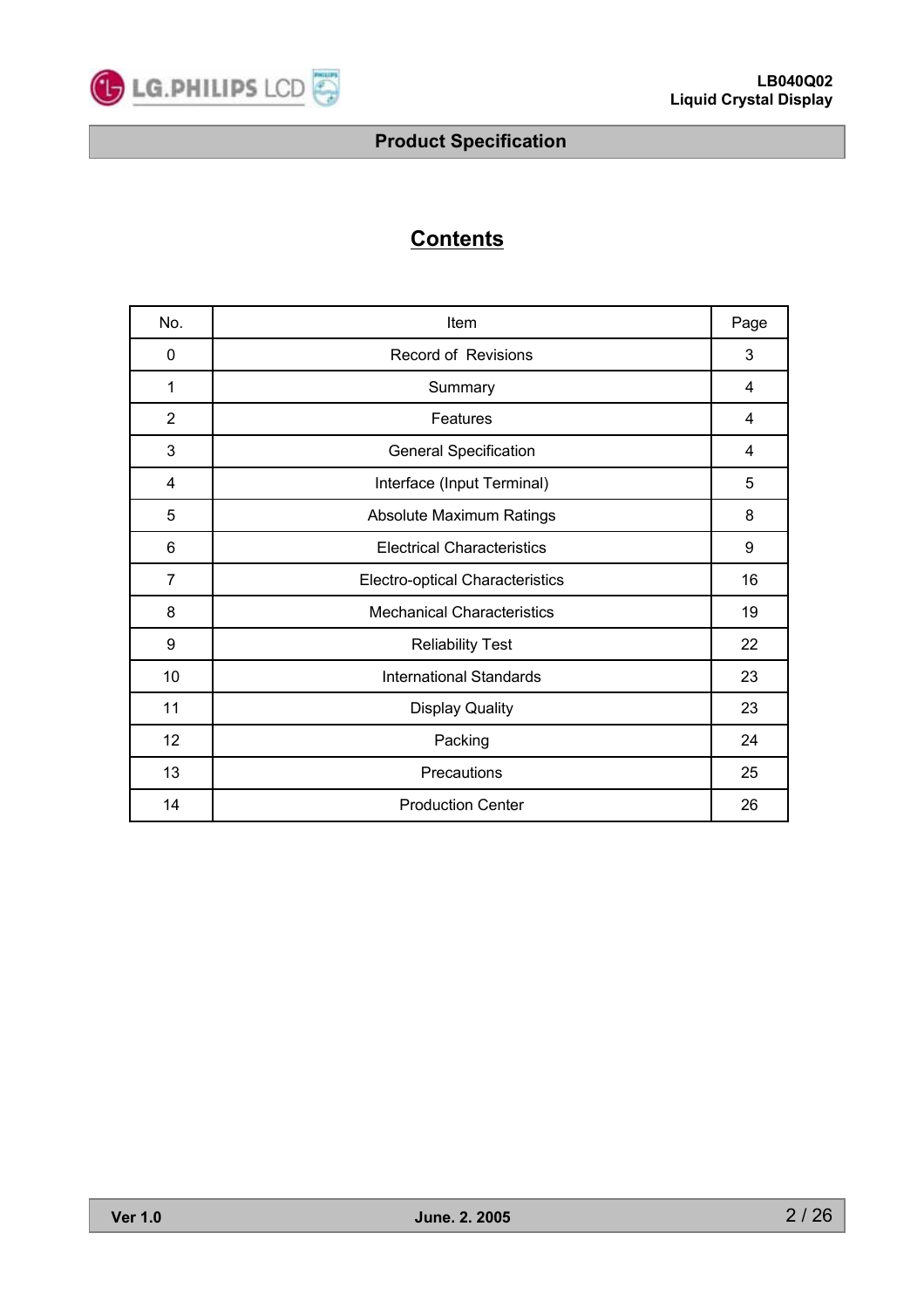

# **RECORD OF REVISIONS**

| Revision No | <b>Revision Date</b> | Page | Description                                                                              | <b>Note</b> |
|-------------|----------------------|------|------------------------------------------------------------------------------------------|-------------|
| $0.0\,$     | March. 21. 2005      |      | First Draft (Preliminary)                                                                |             |
| 0.1         | May.16.2005          | 21   | FPC Dimension Change(13.5→30)                                                            |             |
| 1.0         | June. 2. 2005        | 21   | FPC Dimension Drawing update                                                             |             |
|             |                      | 22   | Shock Test, Vibration test Condition be changed                                          |             |
|             |                      |      | Shock test<br>Half sine wave, 980m/s <sup>2</sup> , 6ms, 3 times shock of each six faces |             |
|             |                      |      |                                                                                          |             |
|             |                      |      | <b>Vibration Test</b>                                                                    |             |
|             |                      |      | $X, Z: 2Hr, Y: 4Hr, 15min.$ / (axis · sweep)                                             |             |
|             |                      |      | 8 ~ 33.3Hz : The amplitude is 1.3 mm                                                     |             |
|             |                      |      | 33.3 ~ 400Hz : The acceleration is 28.4m/ $s^2$                                          |             |
|             |                      |      |                                                                                          |             |
|             |                      |      |                                                                                          |             |
|             |                      |      |                                                                                          |             |
|             |                      |      |                                                                                          |             |
|             |                      |      |                                                                                          |             |
|             |                      |      |                                                                                          |             |
|             |                      |      |                                                                                          |             |
|             |                      |      |                                                                                          |             |
|             |                      |      |                                                                                          |             |
|             |                      |      |                                                                                          |             |
|             |                      |      |                                                                                          |             |
|             |                      |      |                                                                                          |             |
|             |                      |      |                                                                                          |             |
|             |                      |      |                                                                                          |             |
|             |                      |      |                                                                                          |             |
|             |                      |      |                                                                                          |             |
|             |                      |      |                                                                                          |             |
|             |                      |      |                                                                                          |             |
|             |                      |      |                                                                                          |             |
|             |                      |      |                                                                                          |             |
|             |                      |      |                                                                                          |             |
|             |                      |      |                                                                                          |             |
|             |                      |      |                                                                                          |             |
|             |                      |      |                                                                                          |             |
|             |                      |      |                                                                                          |             |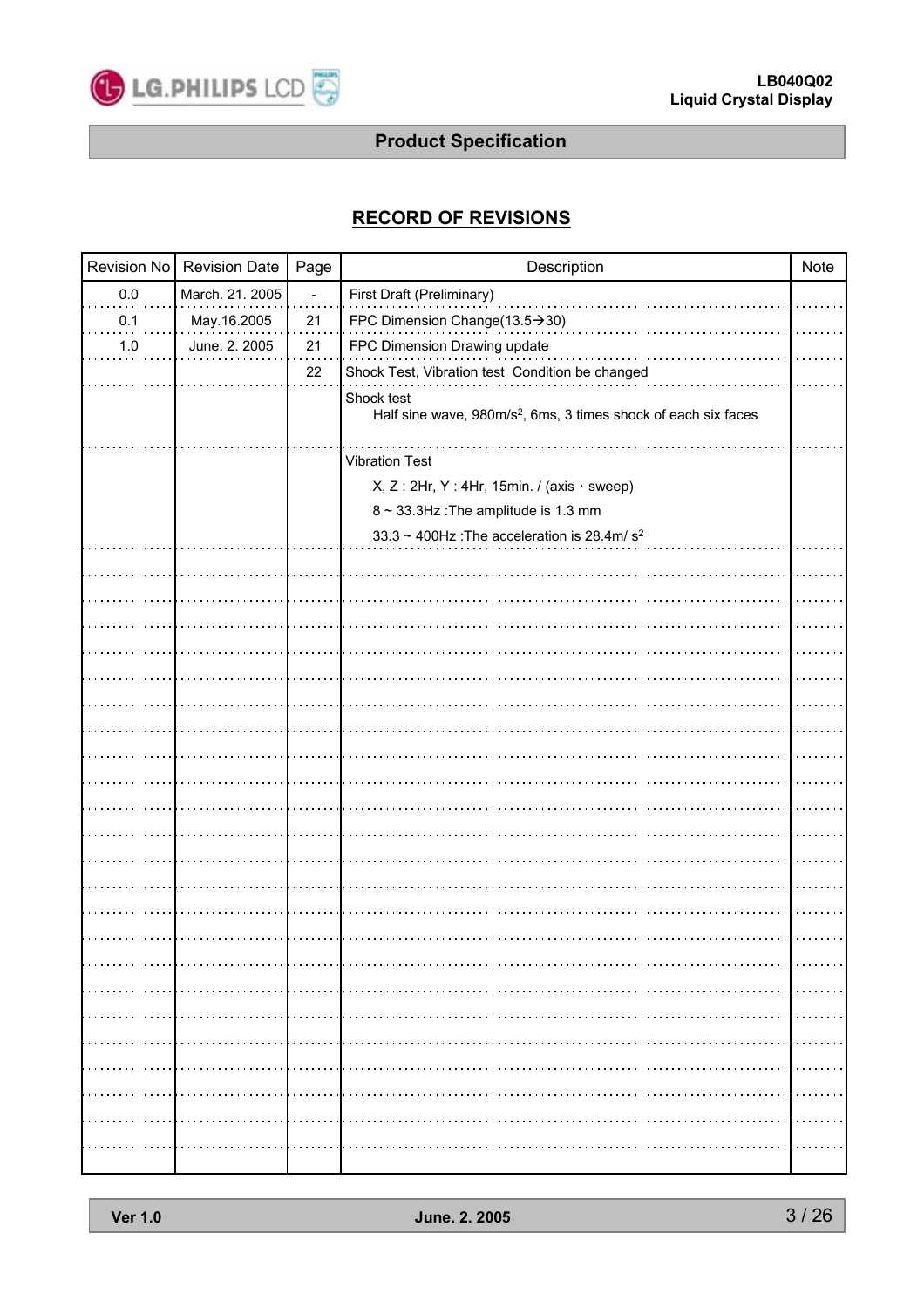

# **1. Summary**

This module utilizes amorphous silicon thin film transistors. A 4.0" active matrix liquid crystal display allows full color to be displayed.

The applications are Car Navigation System, Amusement and others.

# **2. Features**

- •The 4.0" screen produces a high resolution image that is composed of 76,800 pixel elements in a stripe arrangement.
- Wide viewing angle technology is employed.
	- [The most suitable viewing direction is in the 6 o'clock direction.]
- By adopting an active matrix drive, a picture with high contrast is realized.
- A thin, light and compact module is accomplished through the use of COG mounting technology.
- By adopting a high aperture panel, high transmittance color filter and high transmission polarizing plates, transmittance ratio is realized.
- Gray scale or the brightness of the sub-pixel color is determined with a 6-bit gray scale signal.



# **3. General Specification**

| <b>CHARACTERISTIC ITEM</b>                | <b>SPECIFICATION</b>                           |
|-------------------------------------------|------------------------------------------------|
| Signal Interface                          | Digital Interface (CMOS TTL)                   |
| Display Mode                              | Normally White, Transmitting Type              |
| Screen Size (Diagonal)                    | $4.0$ " (102 mm)                               |
| <b>Outline Dimension</b>                  | 98.4mm (H) X 78.0mm (V) X6.8mm (D)             |
| <b>Active Area</b>                        | 81.6mm (H) X 61.2mm (V)                        |
| Number Of dots                            | $320(H)$ X 3(R,G,B) X 240(V)                   |
| Color depth                               | 6 Bit, 262,144 colors                          |
| <b>Pixel Pitch</b>                        | $0.085$ mm(H) $\times$ RGB $\times$ 0.255mm(V) |
| <b>Color Filter Array</b>                 | <b>RGB</b> vertical stripes                    |
| Power Consumption (TFT Panel + B/L Ass'y) | 2.5 Watt(Typ)                                  |
| Weight                                    | 90g(Typ)                                       |
| Backlight                                 | CCFL (L Type, 1ea)                             |
| Surface Treatment                         | Top: WV-A, AG, Bottom: WV-A, AG                |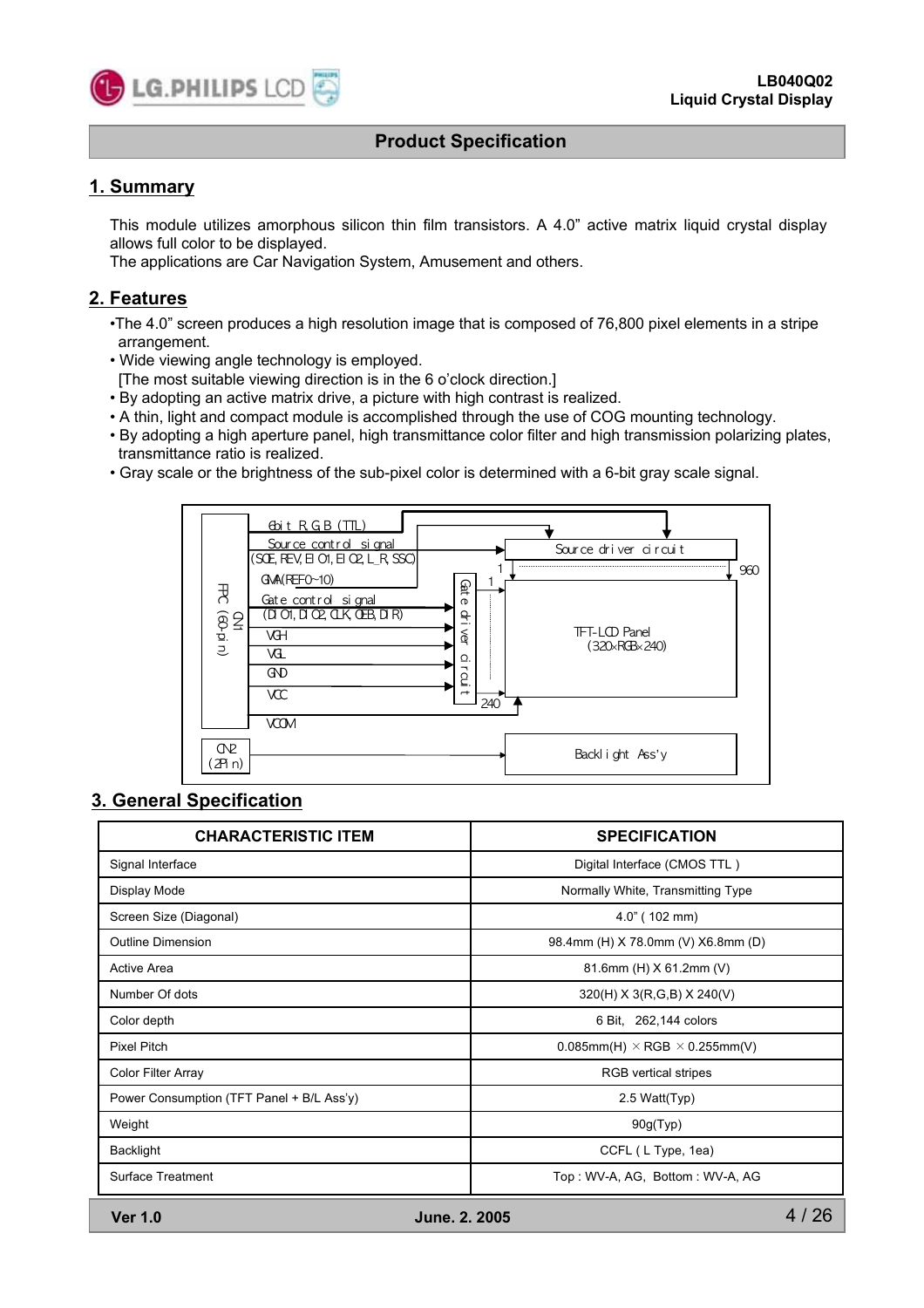# **4. Interface (Input Terminal)**

1> TFT-LCD panel driving part

| Pin No.          | Symbol           | I/O                                                                                                                                                                                                                                                                                                                                                                              | Function                        | Comment    |
|------------------|------------------|----------------------------------------------------------------------------------------------------------------------------------------------------------------------------------------------------------------------------------------------------------------------------------------------------------------------------------------------------------------------------------|---------------------------------|------------|
| 1                | <b>GND</b>       | ı                                                                                                                                                                                                                                                                                                                                                                                | Ground                          | <b>VSS</b> |
| $\overline{2}$   | DIO1             | I/O                                                                                                                                                                                                                                                                                                                                                                              | Start Pulse 1 for Gate Driver   |            |
| 3                | <b>VCC</b>       | $\mathbf{I}$                                                                                                                                                                                                                                                                                                                                                                     | Digital Power(3.3V)             |            |
| 4                | <b>GND</b>       | $\mathsf I$                                                                                                                                                                                                                                                                                                                                                                      | Power Ground                    |            |
| 5                | <b>OEB</b>       | $\mathsf{l}$                                                                                                                                                                                                                                                                                                                                                                     | Output Enable for Gate Driver   |            |
| 6                | <b>CLK</b>       | $\overline{\phantom{a}}$                                                                                                                                                                                                                                                                                                                                                         | Shift Clock for Gate Driver     |            |
| $\overline{7}$   | <b>DIR</b>       | I                                                                                                                                                                                                                                                                                                                                                                                | Direction for Gate Driver       |            |
| 8                | DIO <sub>2</sub> | I/O                                                                                                                                                                                                                                                                                                                                                                              | Start Pulse 2 for Gate Driver   |            |
| $\boldsymbol{9}$ | <b>VCOM</b>      | $\mathbf{I}$                                                                                                                                                                                                                                                                                                                                                                     | Common Electrode Driving Signal |            |
| 10               | <b>VGH</b>       | $\overline{\phantom{a}}$                                                                                                                                                                                                                                                                                                                                                         | TFT on Voltage                  |            |
| 11               | <b>VGL</b>       | I                                                                                                                                                                                                                                                                                                                                                                                | <b>TFT off Voltage</b>          |            |
| 12               | <b>VGL</b>       | I                                                                                                                                                                                                                                                                                                                                                                                | <b>TFT off Voltage</b>          |            |
| 13               | <b>VCOM</b>      | $\begin{array}{c} \rule{0pt}{2.5ex} \rule{0pt}{2.5ex} \rule{0pt}{2.5ex} \rule{0pt}{2.5ex} \rule{0pt}{2.5ex} \rule{0pt}{2.5ex} \rule{0pt}{2.5ex} \rule{0pt}{2.5ex} \rule{0pt}{2.5ex} \rule{0pt}{2.5ex} \rule{0pt}{2.5ex} \rule{0pt}{2.5ex} \rule{0pt}{2.5ex} \rule{0pt}{2.5ex} \rule{0pt}{2.5ex} \rule{0pt}{2.5ex} \rule{0pt}{2.5ex} \rule{0pt}{2.5ex} \rule{0pt}{2.5ex} \rule{0$ | Common Electrode Driving Signal |            |
| 14               | <b>GND</b>       | I                                                                                                                                                                                                                                                                                                                                                                                | Ground                          |            |
| 15               | <b>GND</b>       | $\overline{\phantom{a}}$                                                                                                                                                                                                                                                                                                                                                         | Ground                          |            |
| 16               | <b>VDD</b>       | I                                                                                                                                                                                                                                                                                                                                                                                | Analog Power (5.0V)             |            |
| 17               | <b>VDD</b>       | I                                                                                                                                                                                                                                                                                                                                                                                | Analog Power (5.0V)             |            |
| 18               | VREF10           | $\overline{\phantom{a}}$                                                                                                                                                                                                                                                                                                                                                         | <b>GMA Reference Voltage</b>    |            |
| 19               | VREF8            | I                                                                                                                                                                                                                                                                                                                                                                                | <b>GMA Reference Voltage</b>    |            |
| 20               | VREF6            | $\overline{\phantom{a}}$                                                                                                                                                                                                                                                                                                                                                         | <b>GMA Reference Voltage</b>    |            |
| 21               | VREF4            | I                                                                                                                                                                                                                                                                                                                                                                                | <b>GMA Reference Voltage</b>    |            |
| 22               | VREF2            | J.                                                                                                                                                                                                                                                                                                                                                                               | <b>GMA Reference Voltage</b>    |            |
| 23               | VREF0            | I                                                                                                                                                                                                                                                                                                                                                                                | <b>GMA Reference Voltage</b>    |            |
| 24               | $L_R$            | $\mathsf I$                                                                                                                                                                                                                                                                                                                                                                      | Direction for Source Driver     |            |
| 25               | BD <sub>0</sub>  | I                                                                                                                                                                                                                                                                                                                                                                                | <b>Blue Data</b>                | <b>LSB</b> |
| 26               | BD <sub>1</sub>  | $\mathsf I$                                                                                                                                                                                                                                                                                                                                                                      | <b>Blue Data</b>                |            |
| 27               | BD <sub>2</sub>  | $\mathsf I$                                                                                                                                                                                                                                                                                                                                                                      | <b>Blue Data</b>                |            |
| 28               | BD <sub>3</sub>  | I                                                                                                                                                                                                                                                                                                                                                                                | <b>Blue Data</b>                |            |
| 29               | BD4              | $\begin{array}{c} \rule{0pt}{2.5ex} \rule{0pt}{2.5ex} \rule{0pt}{2.5ex} \rule{0pt}{2.5ex} \rule{0pt}{2.5ex} \rule{0pt}{2.5ex} \rule{0pt}{2.5ex} \rule{0pt}{2.5ex} \rule{0pt}{2.5ex} \rule{0pt}{2.5ex} \rule{0pt}{2.5ex} \rule{0pt}{2.5ex} \rule{0pt}{2.5ex} \rule{0pt}{2.5ex} \rule{0pt}{2.5ex} \rule{0pt}{2.5ex} \rule{0pt}{2.5ex} \rule{0pt}{2.5ex} \rule{0pt}{2.5ex} \rule{0$ | <b>Blue Data</b>                |            |
| 30               | BD <sub>5</sub>  | $\overline{\phantom{a}}$                                                                                                                                                                                                                                                                                                                                                         | <b>Blue Data</b>                | <b>MSB</b> |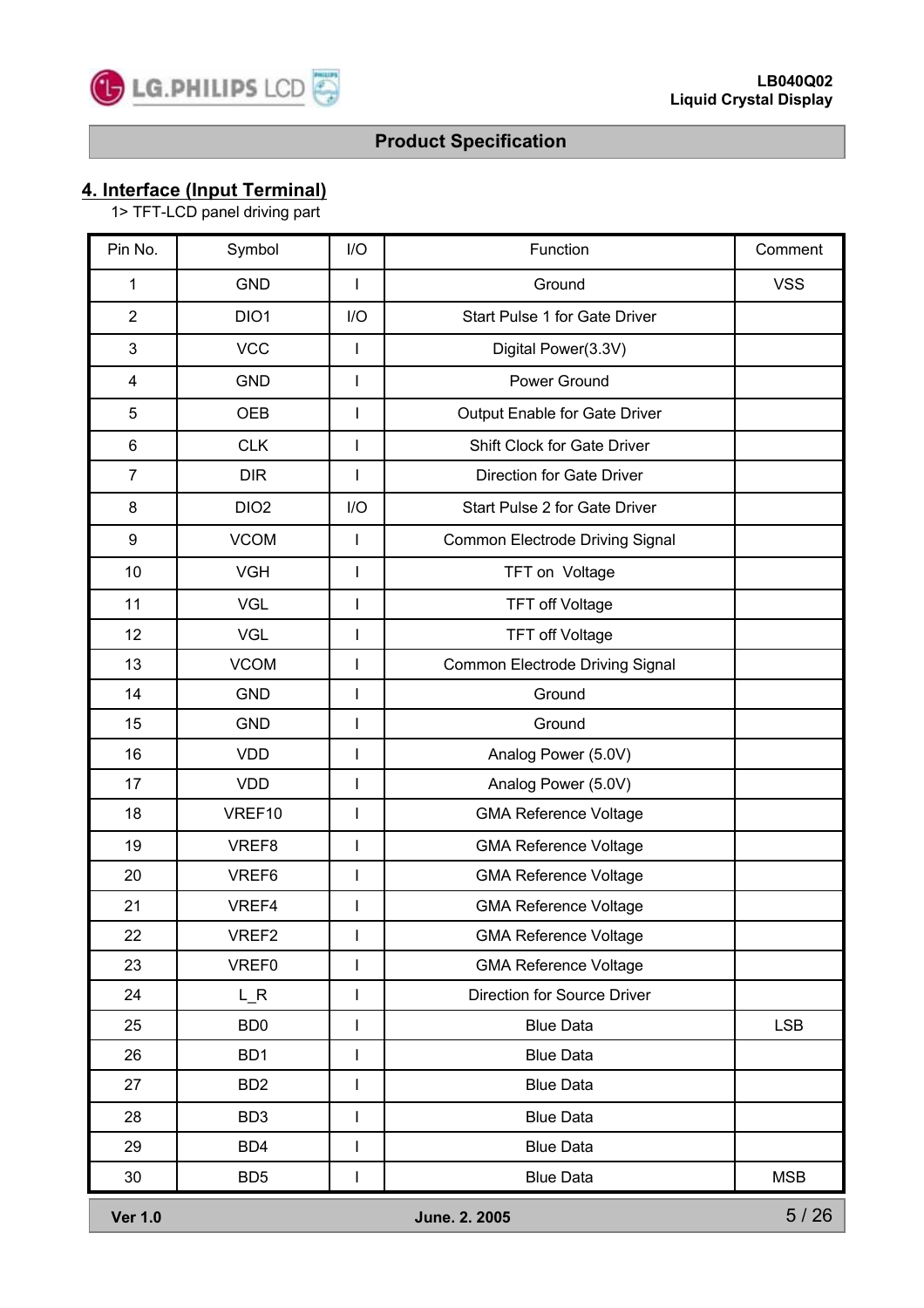

| Pin No. | Symbol           | I/O                      | Function                         | Comment    |
|---------|------------------|--------------------------|----------------------------------|------------|
| 31      | <b>SOE</b>       | $\mathbf{I}$             | Output Enable for Source Driver  |            |
| 32      | EIO1             | I/O                      | Start Pulse 1 for Source Driver  |            |
| 33      | <b>VCC</b>       | $\mathbf{I}$             | Digital Power(3.3V)              |            |
| 34      | <b>VCC</b>       | $\mathbf{I}$             | Digital Power(3.3V)              |            |
| 35      | <b>SSC</b>       | $\mathbf{I}$             | Shift Clock for Source Driver    |            |
| 36      | <b>GND</b>       | $\mathsf{I}$             | Ground                           |            |
| 37      | <b>GND</b>       | $\mathsf{I}$             | Ground                           |            |
| 38      | <b>REV</b>       | $\mathbf{I}$             | Control signal for Source Driver |            |
| 39      | EIO <sub>2</sub> | I/O                      | Start Pulse 2 for Source Driver  |            |
| 40      | GD <sub>0</sub>  | $\mathbf{I}$             | Green Data                       | <b>LSB</b> |
| 41      | GD1              | $\mathbf{I}$             | Green Data                       |            |
| 42      | GD <sub>2</sub>  | $\mathsf{I}$             | Green Data                       |            |
| 43      | GD <sub>3</sub>  | $\mathbf{I}$             | Green Data                       |            |
| 44      | GD4              | $\mathbf{I}$             | Green Data                       |            |
| 45      | GD <sub>5</sub>  | $\overline{\phantom{a}}$ | Green Data                       | <b>MSB</b> |
| 46      | RD <sub>0</sub>  | $\mathsf{I}$             | <b>Red Data</b>                  | <b>LSB</b> |
| 47      | RD <sub>1</sub>  | $\overline{\phantom{a}}$ | <b>Red Data</b>                  |            |
| 48      | RD <sub>2</sub>  | $\mathbf{I}$             | <b>Red Data</b>                  |            |
| 49      | RD <sub>3</sub>  | $\mathsf{I}$             | <b>Red Data</b>                  |            |
| 50      | RD4              | $\overline{\phantom{a}}$ | Red Data                         |            |
| 51      | RD <sub>5</sub>  | I.                       | <b>Red Data</b>                  | <b>MSB</b> |
| 52      | VREF1            | 1                        | <b>GMA Reference Voltage</b>     |            |
| 53      | VREF3            | $\mathsf{I}$             | <b>GMA Reference Voltage</b>     |            |
| 54      | VREF5            | $\mathbf{I}$             | <b>GMA Reference Voltage</b>     |            |
| 55      | VREF7            | $\mathbf{I}$             | <b>GMA Reference Voltage</b>     |            |
| 56      | VREF9            | $\mathsf{I}$             | <b>GMA Reference Voltage</b>     |            |
| 57      | <b>VDD</b>       | $\mathbf{I}$             | Analog Power (5.0V)              |            |
| 58      | <b>GND</b>       | $\mathbf{I}$             | Ground                           |            |
| 59      | <b>VCOM</b>      | $\mathsf{I}$             | Common Electrode Driving Signal  |            |
| 60      | <b>VCOM</b>      | 1                        | Common Electrode Driving Signal  |            |

•Input connector for the operation of LCD module : FH12K-60S-0.5SH (Hirose), 60Pin 0.5mm pitch or equivalent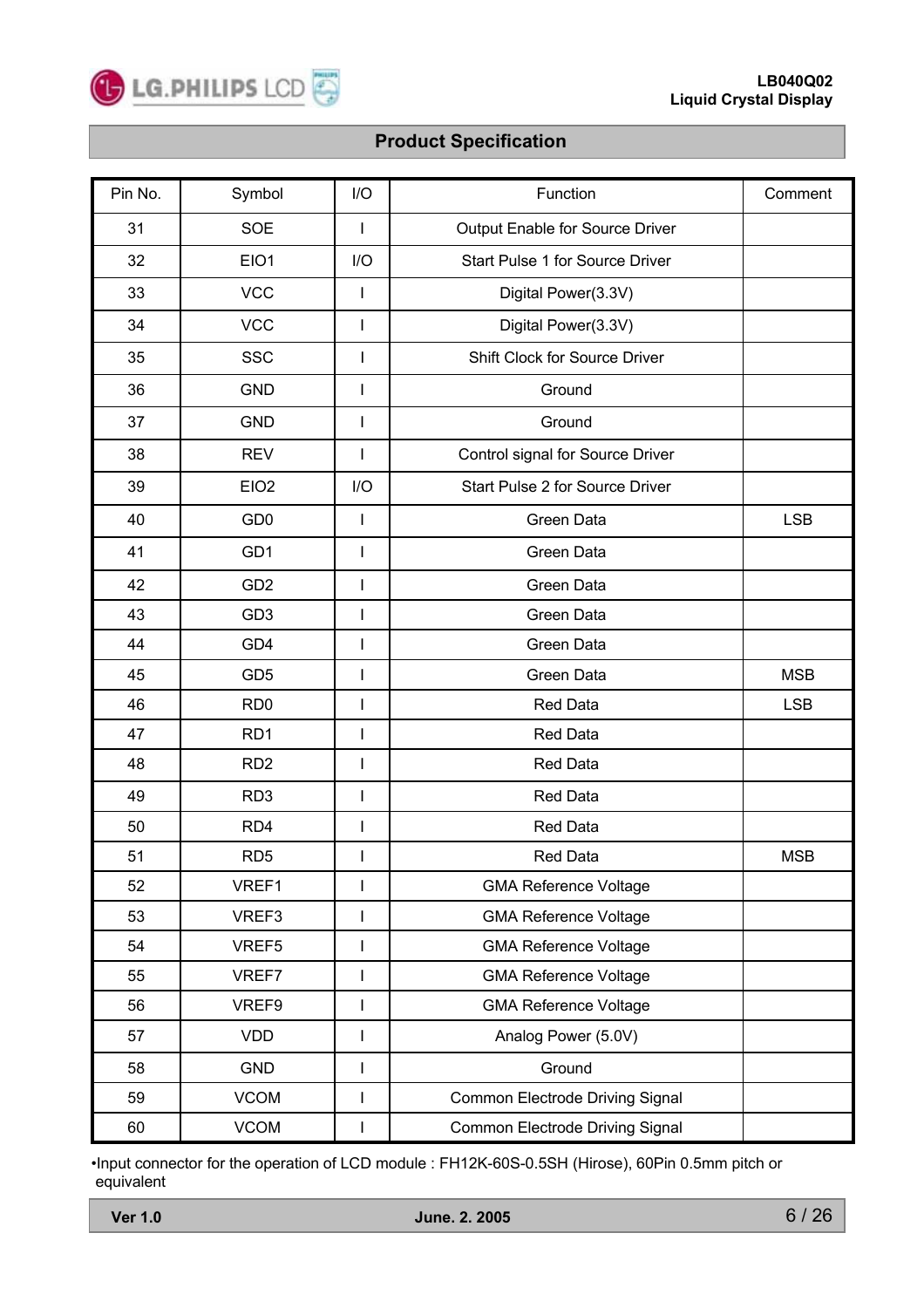

2> Backlight fluorescent tube driving part

| Terminal        | No.    | Symbol | Function                                  | Remark        |
|-----------------|--------|--------|-------------------------------------------|---------------|
| CN <sub>1</sub> |        | HV     | Power Supply For Lamp [High Voltage Side] | [Note $4-1$ ] |
|                 | ົ<br>▃ | LV     | Power Supply For Lamp [Low Voltage Side]  | [Note $4-2$ ] |

The backlight interface connector is a model **BHSR-02VS-1** manufactured by JST or a compatible model

manufactured by AMP. The matching connector part number is **SM02B-BHSS-1-TB** manufactured by JST

or equivalent.

[Note 4-1] The wire color of high voltage side is pink.

[Note 4-2] The wire color of low voltage side is white. Connect the low voltage side of the DC/AC inverter used to drive the fluorescent tube to GND of the inverter circuit.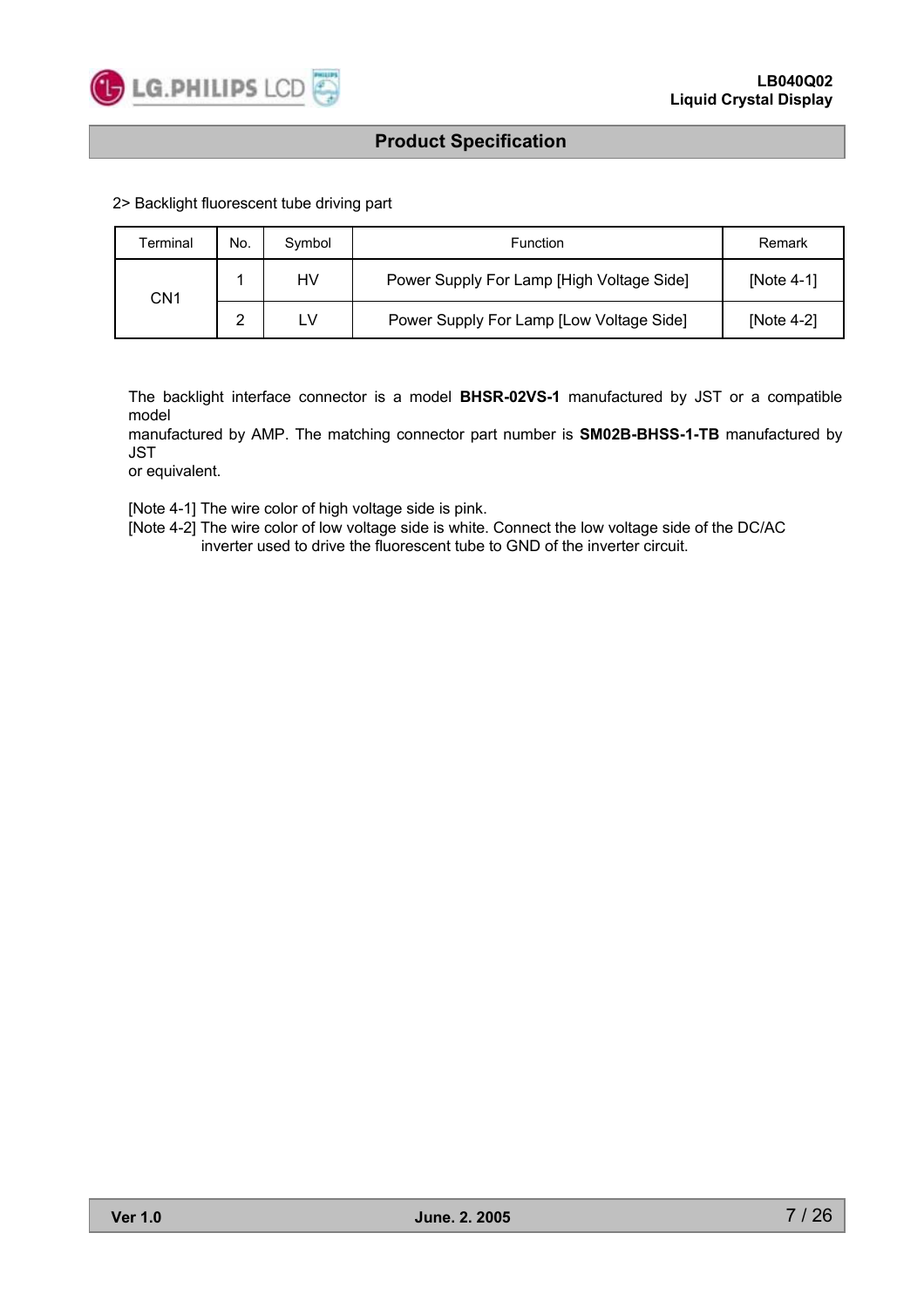# **5. Absolute Maximum Ratings**

1> TFT LCD Panel driving part

| Parameter                                       |                           |     | Symbol               | Condition                                  | Min.   | Max.       | Unit   | Remark |
|-------------------------------------------------|---------------------------|-----|----------------------|--------------------------------------------|--------|------------|--------|--------|
| Logic Part Supply Voltage                       |                           |     | <b>VCC</b>           | $T_a = 25^\circ \text{C}$                  | $-0.3$ | 6.5        | $\vee$ |        |
| Analog Part Supply Voltage                      |                           |     | <b>VDD</b>           | $T_a = 25^\circ \text{C}$                  | $-0.3$ | 6.5        | $\vee$ |        |
|                                                 | Logic Part Input Voltage  |     |                      | $T_a = 25^\circ \text{C}$<br>(logic input) | $-0.3$ | DVDD+0.3V  | $\vee$ |        |
|                                                 | Analog Part Input Signals |     | VI<br>(VREF0~VREF10) | $T_a = 25^{\circ}C$                        | $-0.3$ | $AVDD+0.3$ | $\vee$ |        |
| Gate Driver                                     | Hi<br><b>TFT</b>          |     | <b>VGH-VGL</b>       | $T_a = 25^\circ \text{C}$                  | $-0.3$ | 40         | $\vee$ |        |
| Voltage                                         |                           | Lo  | <b>VGL</b>           | $T_a = 25C$                                | $-20$  | 0.3        | $\vee$ |        |
|                                                 | <b>LOGIC</b>              |     | <b>VCC</b>           | $T_a = 25^\circ \text{C}$                  | $-0.3$ | 7.0        | $\vee$ |        |
|                                                 | Lo                        |     | <b>GND</b>           | $T_a = 25^\circ \text{C}$                  | $-0.3$ | $+0.3$     | $\vee$ |        |
| Storage Temperature                             |                           | TsT | -                    | -40                                        | 85     | °C         |        |        |
| <b>Operating Temperature</b><br>(Panel Surface) |                           |     | T <sub>P</sub>       | -                                          | $-30$  | 85         | ົ      |        |

Stress beyond those listed under "absolute maximum ratings" may cause permanent damage to the device. These are stress ratings only and functional operation of the device at these or any other conditions beyond Those indicated under " recommended operating conditions" is not implied.

Exposure to absolute-maximum-rated conditions for extended periods may affect device reliability.

Notes: 1. All voltage vaules are with respect to AGND = DGND = 0V

- 2. Source Power up in the following order:
	- case1 : DVDD, Control inputs, AVDD, VREF0~10
	- case2 : DVDD, AVDD, VREF0~10, Control inputs
	- Power down by reversing the sequence.
- 3. Gate Power up in the following order;
	- : No Power On/Off Sequences are required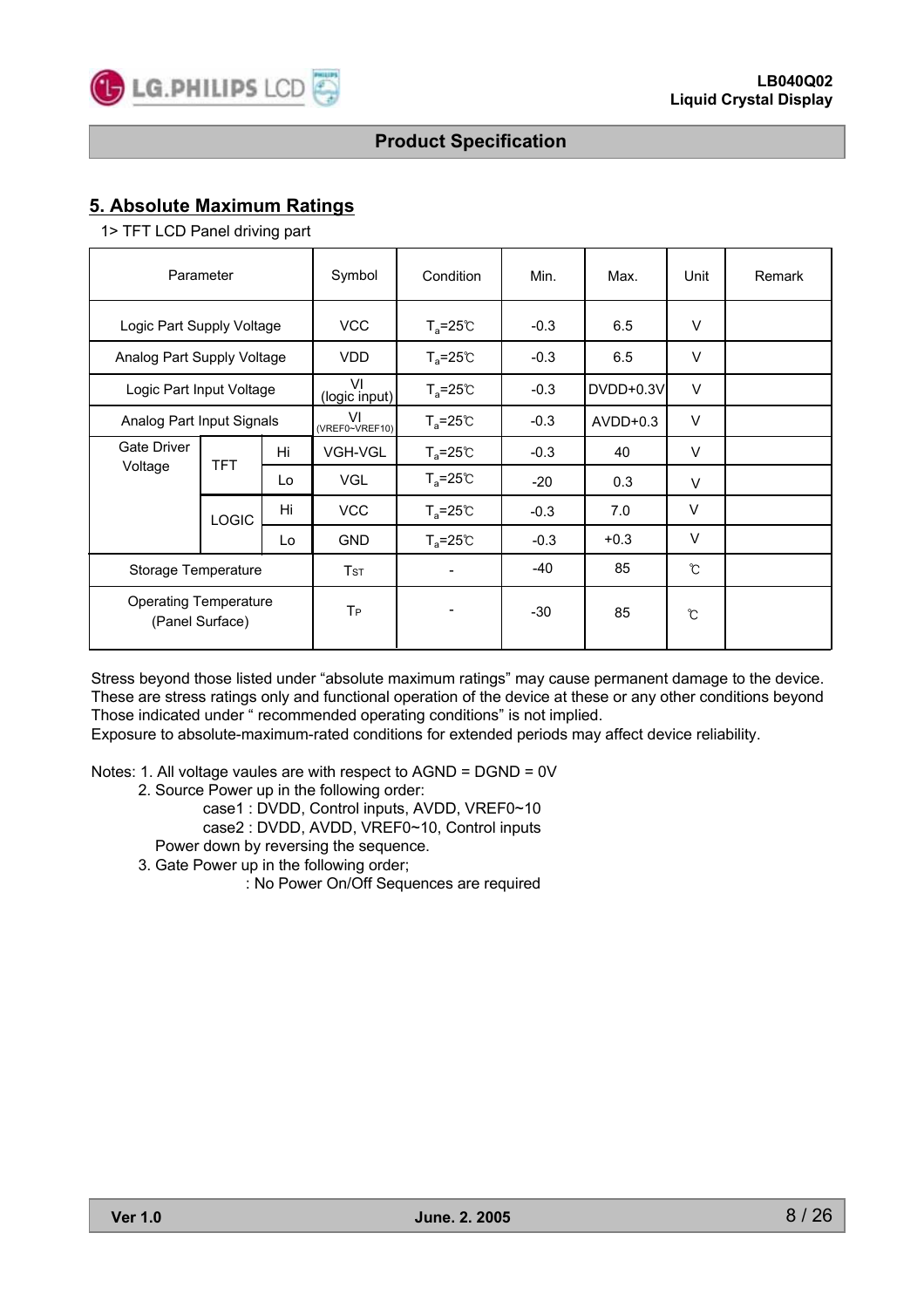# **6. Electrical Characteristics**

1> Recommended Operating Condition

\* TFT-LCD Panel Driving Section

|                                         |                                         | $\vee$ in FLUD Parier Driving Section |                                            |                                            |     |            | $T_a = 25^{\circ}C$ |        |            |             |
|-----------------------------------------|-----------------------------------------|---------------------------------------|--------------------------------------------|--------------------------------------------|-----|------------|---------------------|--------|------------|-------------|
|                                         |                                         | <b>Parameter</b>                      |                                            |                                            |     | <b>Min</b> | <b>Typ</b>          |        | <b>Max</b> | <b>Unit</b> |
|                                         | Supply                                  |                                       |                                            | <b>VDD</b>                                 | 4.5 | 5.0        |                     | 5.5    | $\vee$     |             |
| Voltage                                 |                                         |                                       |                                            | <b>VCC</b>                                 |     | 3.0        | 3.3                 |        | 3.6        | $\vee$      |
| <b>Gamma Correction Potential</b>       |                                         |                                       |                                            | VREF0~VREF10                               |     | $GND +0.1$ |                     |        | $VDD-0.1$  | $\vee$      |
| Data Clock Frequency, fclk              |                                         |                                       |                                            | $VCC$ : 2.7V ~ 3.6V                        |     | 5          | 6.3                 |        | 6.8        | <b>MHz</b>  |
| <b>VIH</b>                              |                                         | High Level Input Voltage              |                                            | Dx[5:0], SOE, EIO1, EIO2, L/R,<br>REV, SSC |     | 0.7VCC     |                     |        |            | $\vee$      |
| VIL                                     |                                         | Low Level Input Voltage               | Dx[5:0], SOE, EIO1, EIO2, L/R,<br>REV, SSC |                                            |     |            |                     |        | 0.3VCC     | $\vee$      |
|                                         | <b>ITEM</b>                             | <b>SYMBOL</b>                         |                                            | <b>MIN</b>                                 |     |            | <b>MAX</b>          |        |            | <b>UNIT</b> |
|                                         | Supply Voltage                          | <b>VCC</b>                            |                                            | 3.0                                        |     | 3.3        | 3.6                 |        |            | $\vee$      |
|                                         | Supply Voltage                          | <b>VGH</b>                            |                                            | 10                                         |     | 18         | 28                  |        | $\vee$     |             |
|                                         | Supply Voltage                          | <b>VGL</b>                            |                                            | $-15$                                      |     |            | $-2$                |        | $\vee$     |             |
|                                         | Voltage<br>VGH-VGL<br><b>Difference</b> |                                       | 17                                         |                                            |     | 38         |                     | $\vee$ |            |             |
| VCC-VGL<br>Voltage<br><b>Difference</b> |                                         | 5                                     |                                            | 20                                         |     |            | $\vee$              |        |            |             |
|                                         | Vin<br>Input Voltage                    |                                       | $Vss-0.3$                                  |                                            |     | $VCC+0.3$  |                     |        | $\vee$     |             |
|                                         | Operating<br>Frequency                  | Fclk                                  |                                            |                                            |     |            | 150                 |        |            | <b>KHz</b>  |

#### Notes] Recommended VGL : -7.5 ~ -12.5

| <b>PARAMETER</b>                         | <b>SYMBOL</b>           | MIN. | TYP.                     | MAX. | <b>UNIT</b> | <b>REMARK</b>         |
|------------------------------------------|-------------------------|------|--------------------------|------|-------------|-----------------------|
| Logic Supply Current                     | $I_{VCC}$               |      | $\overline{\phantom{0}}$ | 50   | mA          | $VCC = 3.3V$          |
| Source Driver<br>Supply Current          | <b>I</b> <sub>VDD</sub> |      | $\overline{\phantom{a}}$ | 30   | mA          | $VDD = 5.0V$          |
| Gate Driver<br>High Supply Current       | $I_{GH}$                |      | $\overline{\phantom{a}}$ | 5    | mA          | VGH=17V               |
| <b>Gate Driver</b><br>Low Supply Current | $I_{GL}$                |      | $\overline{\phantom{0}}$ | 15   | mArms       | $VGL = -12.5 - -7.5V$ |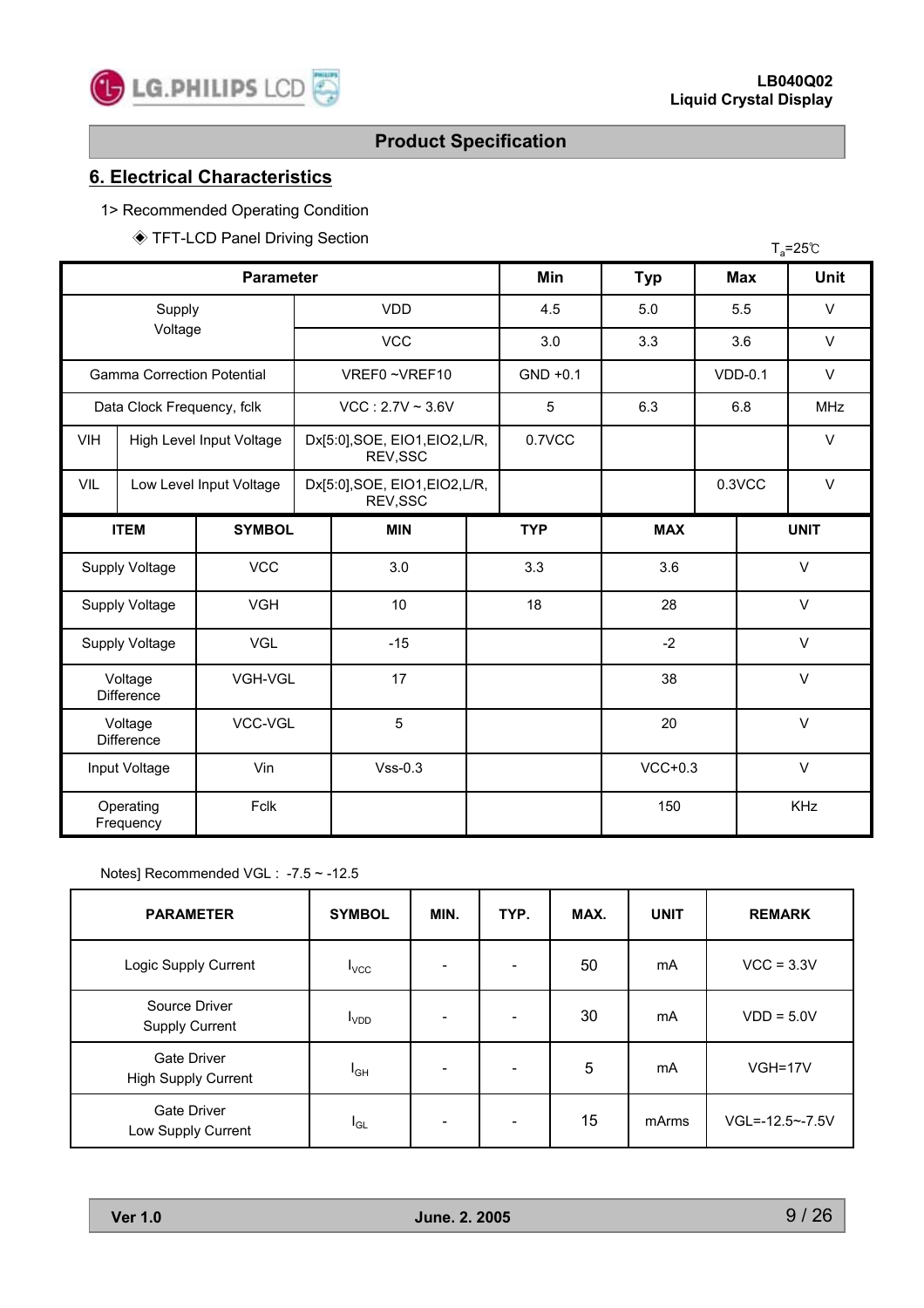

 $T = 25$ <sup>c</sup>

# **Product Specification**

#### ◆ Backlight Driving Section

|                              |                          |                              |                              |                              |         | ⊺al.<br>$- - -$    |
|------------------------------|--------------------------|------------------------------|------------------------------|------------------------------|---------|--------------------|
| Parameter                    | Symbol                   | Min.                         | Typ.                         | Max.                         | Unit    | Remark             |
| Lamp Current                 | $I_{BL}$                 | 3.0                          | 6.0                          | 6.5                          | mArms   |                    |
| Lamp Voltage                 | $V_{BL}$                 | 370                          | 390                          | 510                          | Vrms    | $±10$ [%]          |
| Lamp Power<br>Consumption    | $P_{BL}$                 |                              | 2.34                         | 2.57                         | W       | $IBL = 6.0 mA$ rms |
| Lamp Frequency               | $f_{BL}$                 | 35                           | 60                           | 80                           | KHz     | $*2$               |
|                              | $\mathsf{V}_\mathsf{S}$  |                              |                              | 980                          | Vrms    | $T_a = 25^\circ C$ |
| Kick-Off Voltage (*3)        |                          |                              | $\overline{\phantom{a}}$     | 1260                         | Vrms    | $T_a$ = -30°C      |
| Discharge Stabilization Time | $T_S$                    | $\qquad \qquad \blacksquare$ | $\qquad \qquad \blacksquare$ | $\mathfrak{S}$               | Minutes | $^{\star}4$        |
| Life Time                    | $\overline{\phantom{a}}$ | 20,000                       |                              | $\qquad \qquad \blacksquare$ | Hour    | $*5$               |

#### Note)

#### **The design of the inverter must have specifications for the lamp in LCD Assembly.** The performance

of the Lamp in LCM, for example life time or brightness, is extremely influenced by the characteristics of the DC-AC inverter. So all the parameters of an inverter should be carefully designed so as not to produce too much leakage current from high-voltage output of the inverter. When you design or order the inverter, please make sure unwanted lighting caused by the mismatch of the lamp and the inverter(no lighting, flicker, etc) never occurs. When you confirm it, the LCD Assembly should be operated in the same condition as installed in your instrument.

- \* 1. VCC=3.3V, 25 $\degree$ C, f<sub>y</sub> (frame frequency) = 60Hz condition, whereas mosaic pattern(Typ),full black pattern(Max) is displayed. [LDO output voltage(3.3V) is applied.]
- \* 2. This frequency range means the range to keep within ±10% change of electrical and optical characteristics.
- \* 3. This frequency range means not affecting to lamp life and reliability characteristics. (The lamp frequency should be selected as different as possible from display horizontal synchronous signal (Including harmonic frequency of this scanning frequency) to avoid "Beat" interference which may be observed on the screen as horizontal stripes like moving wave.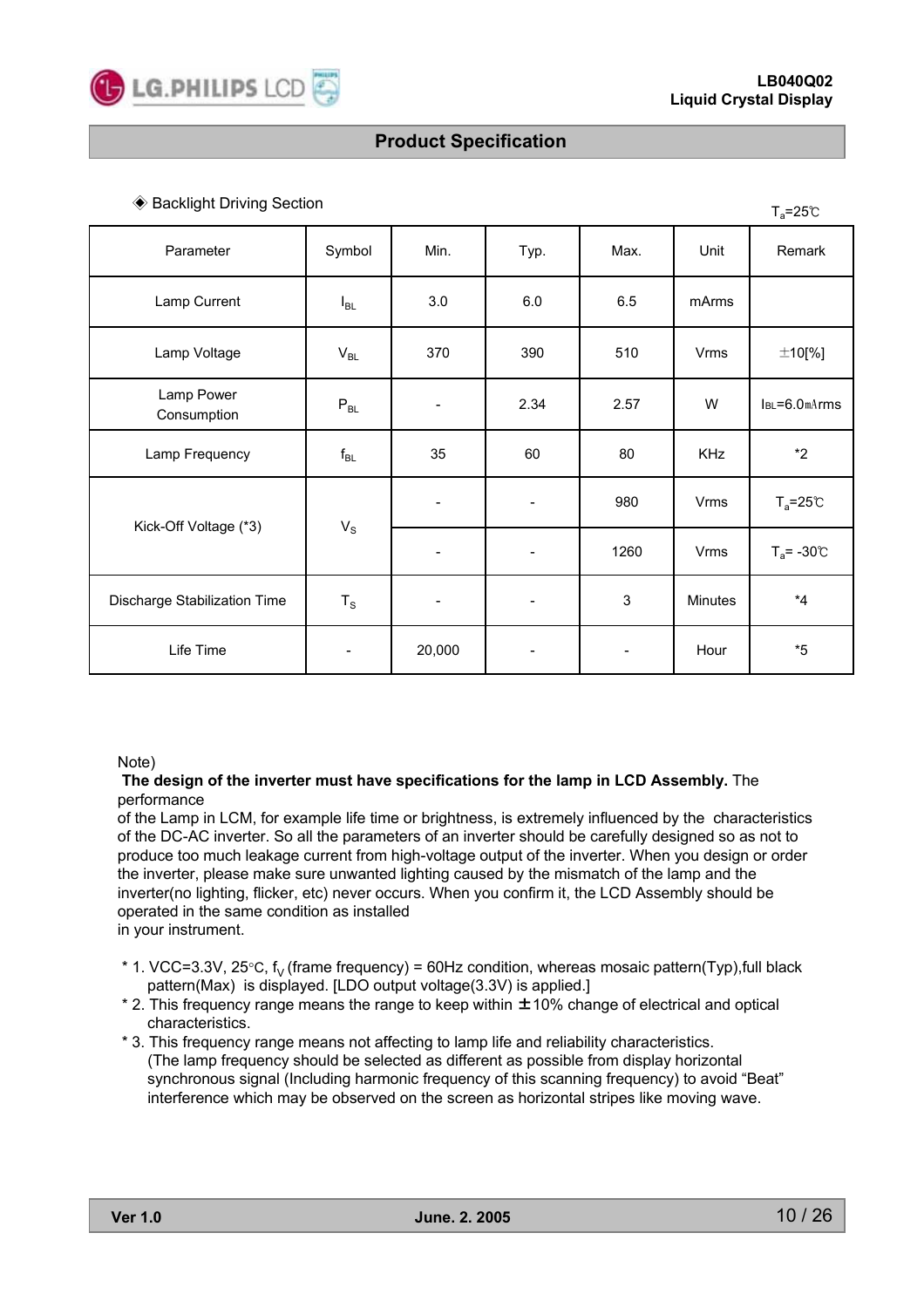This phenomenon is caused by interference between lamp (CCFL) lighting frequency and LCD horizontal synchronous signal.)

- \* 4. The "MAX" of "Kick-Off Voltage" means the minimum voltage for inverter to turn on the CCFL normally in the LCD module. However this isn't the values that we can assure stability of starting lamp on condition that the module is installed in your set. It should be careful that "Kick-Off Voltage" is changed by an increase of stray capacitance in your set, inverter method, value of ballast capacitor in your inverter and so on. Especially, the value of "Kick-Off Voltage" is higher in low temperature condition than in normal temperature condition, because impedance of CCFL is increased. The voltage above  $V_s$  should be applied to the lamps for more than 1 second for start-up. Otherwise, the lamps may not be turned on. The used lamp current is the lamp typical current.
- \* 5. The time needed to achieve not less than 95%brightness of the center part of lamp. The brightness of the lamp after being lighted for 5 minutes is defined as 100%.
- \* 6. "Life time" is defined as the time that the lamp brightness decreases to 50% from original brightness

at  $I_{BL}$ =TYP; continuous lighting,  $T_a$ =25°C.



\* Asymmetry rate:  $( |p - l_{-p}|) / |_{rms} * 100\%$ •Distortion rate:  $\left[\begin{smallmatrix} 1 & 0 \\ 0 & 1 \end{smallmatrix} \right]$   $\left[\begin{smallmatrix} 1 & 0 \\ 0 & 1 \end{smallmatrix} \right]$ 

- Requirements for a system inverter design, which is intended to have a better display performance, a better power efficiency and a more reliable lamp, are as follows. It shall help increase the lamp
	- lifetime

and reduce leakage current. Inverter should be designed to be subject to the conditions below

- A. The asymmetry rate of the inverter waveform should be less than 10%.
- B. The distortion rate of the waveform should be within  $\sqrt{2} \pm 10\%$ .
- \* Inverter output waveform had better be more similar to ideal sine wave.
- C. There should not be any spikes in the waveform.
- D. Lamp current should not exceed the "MAX" value under the "Operating Temperature" (it is prohibited to exceed the "MAX." value even if it is operated in the guaranteed temperature). When lamp current exceed the maximum value for a long time, it may cause a smoking and Ignition.

Therefore, it is recommended that the inverter have the current limited circuit that is used as a protection circuit and/or the lamp current-controlled inverter.

- Do not attach a conducting tape to lamp connecting wire.
- If the lamp wire attach to a conducting tape, TFT-LCD Module has a low luminance and the inverter has abnormal action. Because leakage current is occurred between lamp wire and conducting tape.

.

**LG.PHILIPS LCD**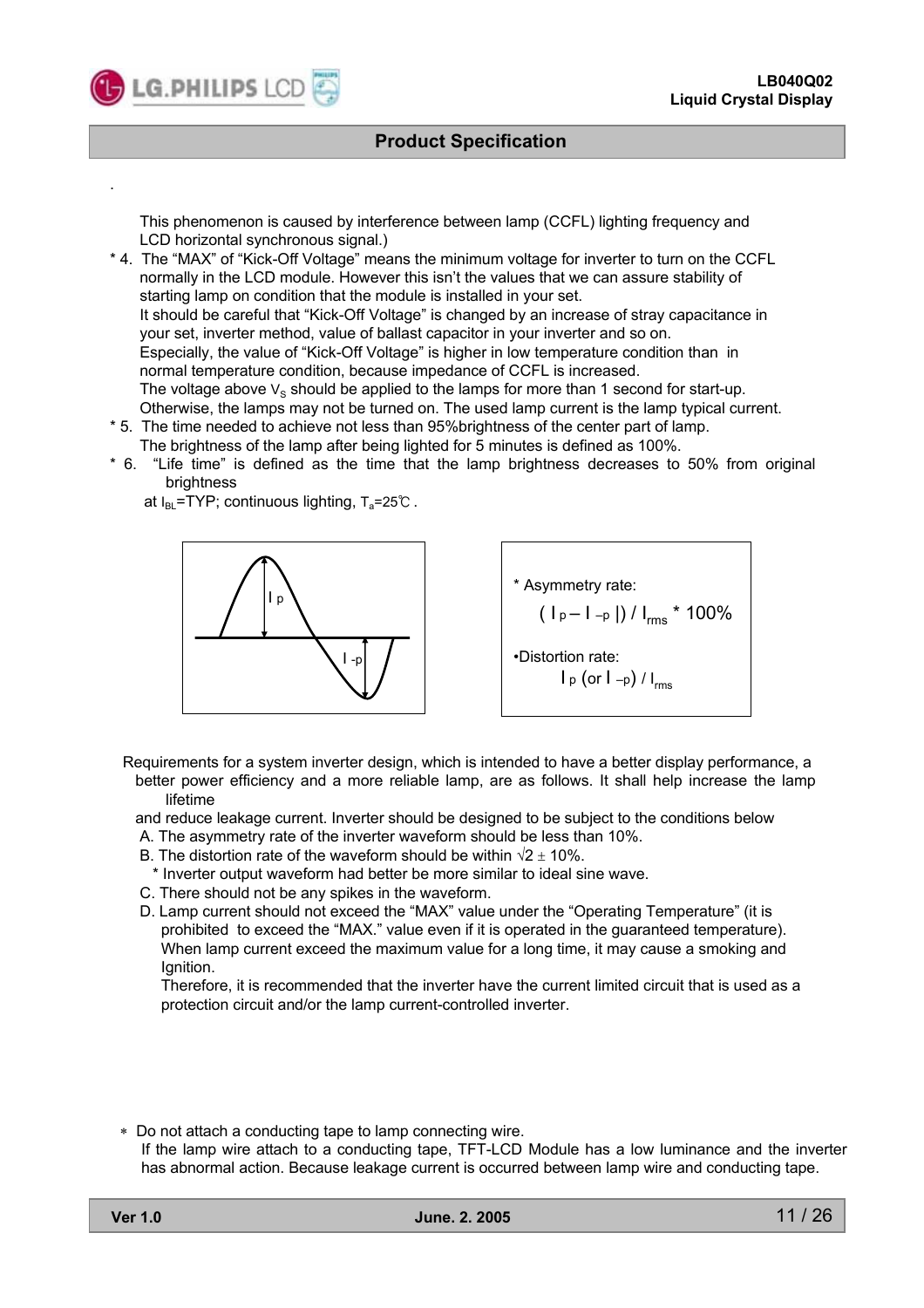

### 4> Timing Characteristics of input requirements

# 4-1>Source D-IC Timing Requirements (HM10S615A)

|                 | <b>Parameter</b>                            | <b>Test Conditions</b> | <b>MIN</b>     | <b>TYP</b> | <b>MAX</b> | <b>Unit</b> |
|-----------------|---------------------------------------------|------------------------|----------------|------------|------------|-------------|
| tclk            | DCLK cycle time                             | - See Fig 4            | 15.3           |            |            | ns          |
| twh             | High level CLK pulse width duration         | - See Fig 4            | 4              |            |            | ns          |
| twl             | Low level DCLK pulse width duration         | - See Fig 4            | 4              |            |            | ns          |
| ts1             | Data/REV setup time                         | - See Fig 4            | $\overline{2}$ |            |            | ns          |
| th1             | Data/REV hold time                          | - See Fig 4            | $\overline{2}$ |            |            | ns          |
| ts2             | Start pulse setup time                      | - See Fig 4            | $\overline{2}$ |            |            | ns          |
| th <sub>2</sub> | Start pulse hold time                       | - See Fig 4            | 2              |            |            | ns          |
| td1             | Start pulse signal delay time (Load = 10pF) | - See Fig 4            |                |            | 10         | ns          |
| td <sub>2</sub> |                                             | - See Fig 4            |                |            | 3          | $\mu$ s     |
| td3             | LCD drive signal delay time                 | - See Fig 4            |                |            | 8          | $\mu$ s     |
| tstp1           | SOE -SSC setup time                         | $-$ See Fig 4.         | $\overline{2}$ |            |            | ns          |
| thtp1           | SOE-SSC hold time                           | - See Fig 4.           | $\overline{2}$ |            |            | ns          |
| ts3             | SOE signal(input) setup time                | $-$ See Fig 4.         | 3              |            |            | <b>CLK</b>  |
| th <sub>3</sub> | SOE low hold time from final data CLK       | - See Fig 4.           | 0              |            |            | <b>CLK</b>  |
| twtp1           | High level SOE signal pulse width duration  | - See Fig 4.           | $\overline{2}$ |            |            | <b>CLK</b>  |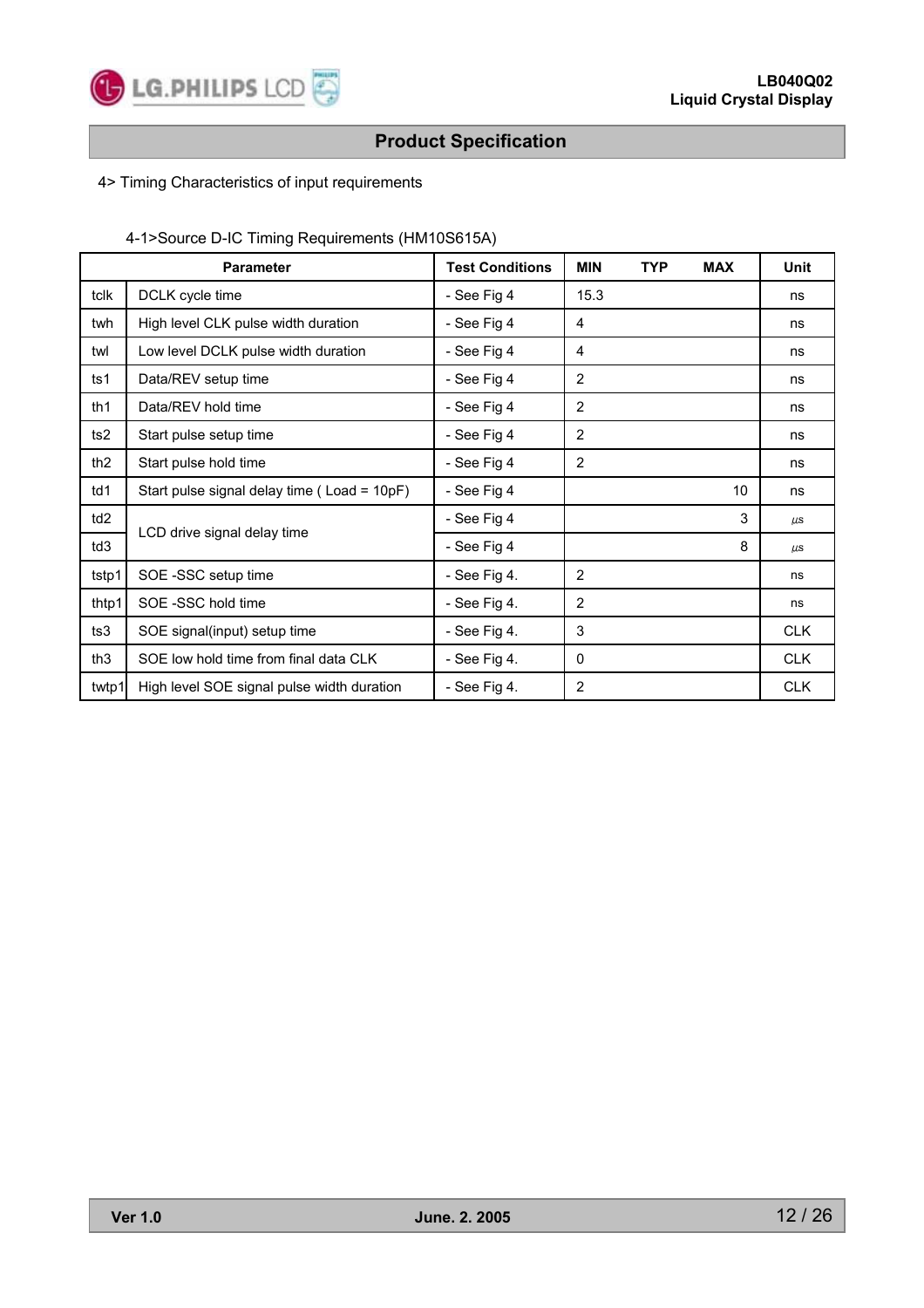



#### **Source D-IC Timing Waveform**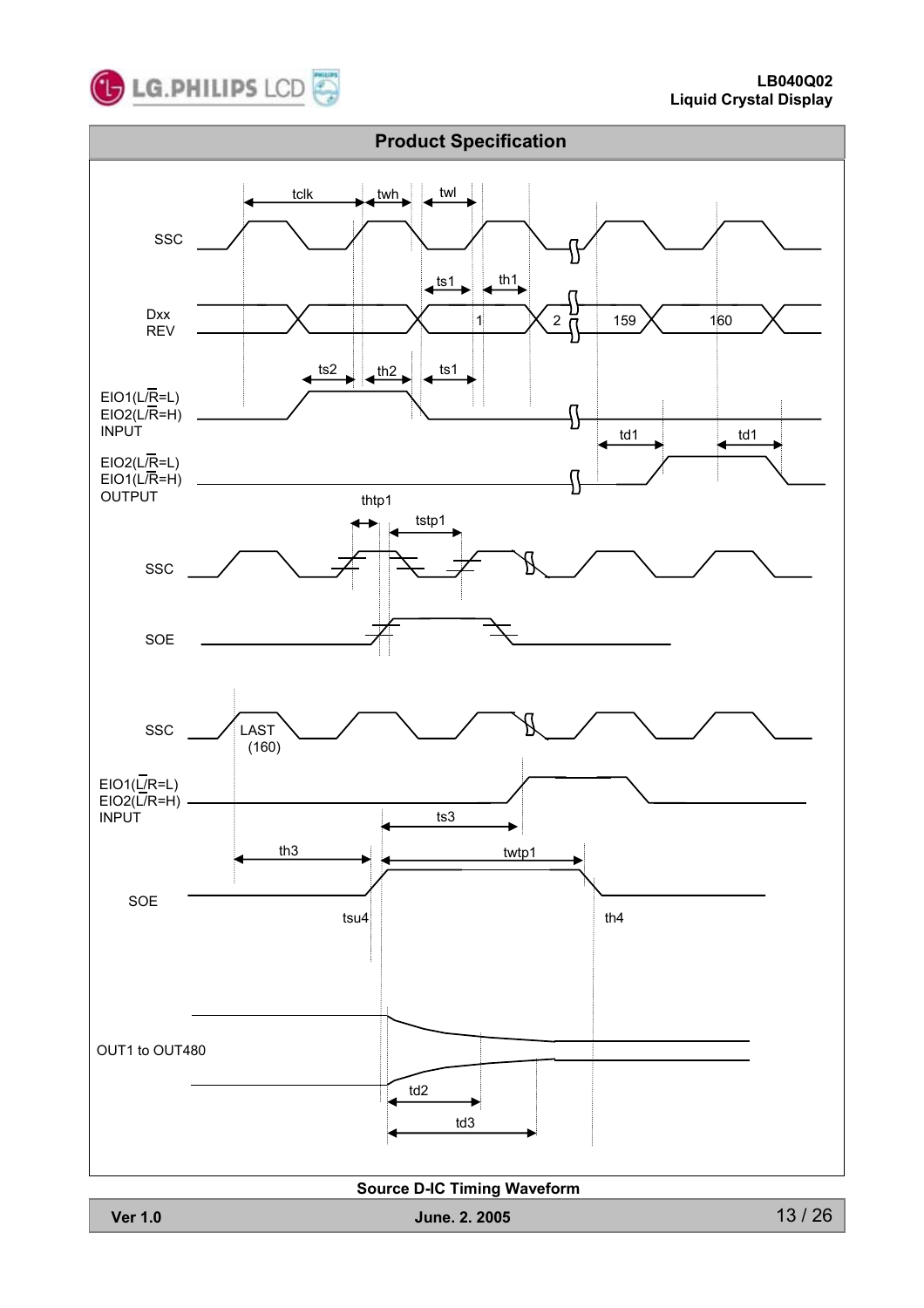

#### 4-2> Gate D-IC Timing Requirements (HM10G240A)

| <b>Parameter</b>               |                             |                           | <b>Conditions</b> | <b>MIN</b> | <b>MAX</b> | <b>Unit</b> |
|--------------------------------|-----------------------------|---------------------------|-------------------|------------|------------|-------------|
| $I_{\text{clk}}$               |                             | Clock frequency (CLK)     |                   |            | 500        | <b>KHz</b>  |
|                                | tCLKH, tCLKL                | CLK clock pulse width     | Duty=50%          | 3.0        |            | <b>us</b>   |
| tWCL<br>OEB signal pulse width |                             |                           | 1.0               |            | <b>us</b>  |             |
| tsu                            | Data setup time (CLK, DIO1) |                           |                   | 700        |            | ns          |
| thd                            | Data hold time (CLK, DIO1)  |                           |                   | 700        |            | ns          |
| trpd1                          | Output delay time1          |                           | $CL = 300pF$      |            | 500        | ns          |
| tfpd1                          | Output delay time2          |                           | $CL = 300pF$      |            | 500        | ns          |
| $Tr_in$                        | Input signal rising time    |                           |                   |            | 150        | ns          |
| Tf in                          |                             | Input signal falling time |                   |            | 150        | ns          |



**Gate D-IC Timing Waveform**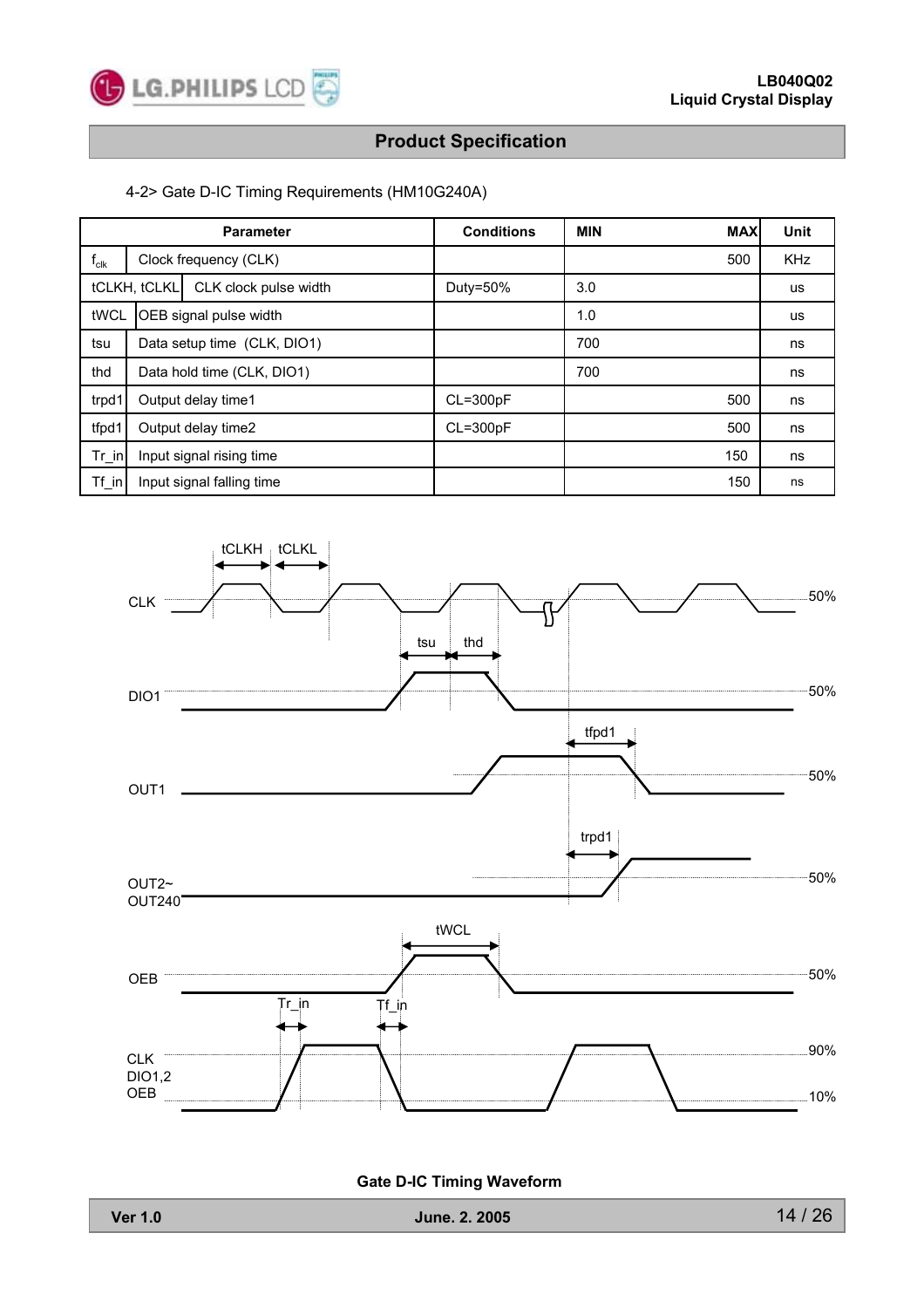

5> Left/Right,Up/Down terminal (Signal For Reverse Scanning)

#1. Normal Scan Direction

| <source driver=""/>                                           | <gate driver=""></gate>                                                |
|---------------------------------------------------------------|------------------------------------------------------------------------|
| $I/R = "I"$                                                   | $DIR = "1"$                                                            |
| $EIO1 \rightarrow 480Ch$ $\rightarrow$ 1Ch $\rightarrow$ EIO2 | $DIO2 \rightarrow 240Ch \rightarrow  \rightarrow 1Ch \rightarrow DIO1$ |

#2. Reverse Scan Direction

<Source Driver>  $L/R = "H"$   $DIR = "H"$ 

 $DIR = " H"$  $EIO2 \rightarrow 1Ch$  ...  $\rightarrow 480Ch \rightarrow EIO1$  DIO1  $\rightarrow 1Ch \rightarrow$  ...  $\rightarrow 240Ch \rightarrow DIO2$ 

### <Normal Scan Direction> <Reverse Scan Direction>



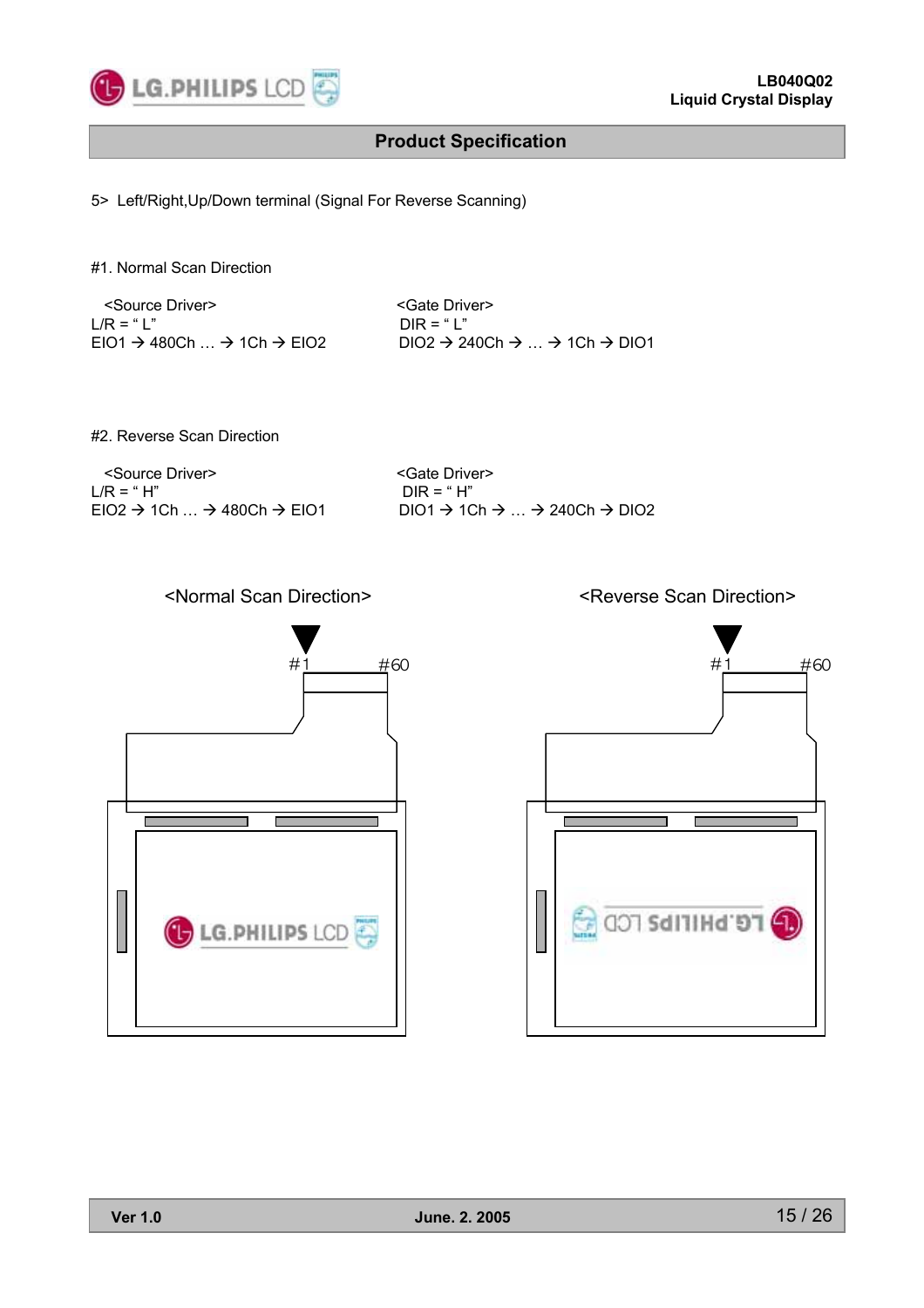

# **7. Electro-optical Characteristics**

|                                    |                    |                |                      |                          |       |       |                          | $T_a = 25^{\circ}C$ |
|------------------------------------|--------------------|----------------|----------------------|--------------------------|-------|-------|--------------------------|---------------------|
| Parameter                          |                    | Symbol         | Condition            | Min.                     | Typ.  | Max.  | Unit                     | Remark              |
| Luminance                          |                    | Y              | $I_{BL}$ =6mArms     | 360                      | 450   |       | cd/m <sup>2</sup>        | [Note 7-1]          |
| <b>Contrast Ratio</b>              |                    | CR             | Optimal              | 280                      | 400   |       | $\overline{\phantom{a}}$ | [Note 7-2]          |
| <b>White Color</b><br>Chromaticity |                    | $W_{x}$        |                      | 0.283                    | 0.313 | 0.343 |                          | [Note 7-1]          |
|                                    |                    | $W_{y}$        | $I_{BL}$ =6mArms     | 0.299                    | 0.329 | 0.359 | $\overline{\phantom{a}}$ |                     |
|                                    | $\phi = 180^\circ$ | $\Theta$ l     | $CR \ge 5$           | 60                       | 65    |       | $\circ$                  |                     |
| Viewing                            | $\phi = 0^{\circ}$ | $\Theta$ r     |                      | 60                       | 65    | -     | $\circ$                  | [Note 7-2]          |
| Angle                              | $\phi = 90^\circ$  | $\Theta$ u     |                      | 40                       | 50    | -     | $\circ$                  | [Note 7-3]          |
|                                    | $\phi = 270^\circ$ | $\Theta$ d     |                      | 60                       | 65    |       | $\circ$                  |                     |
| Response                           | <b>Rise</b>        | $\tau_{\rm r}$ |                      | $\overline{\phantom{a}}$ | 10    | 20    | ms                       |                     |
| Time                               | Fall               | $\tau_{\rm d}$ | $\theta = 0^{\circ}$ | $\overline{\phantom{a}}$ | 30    | 45    | ms                       | [Note 7-4]          |
| Luminance Uniformity               |                    | U              | $I_{BL}$ =6mArms     | $\overline{\phantom{a}}$ | 1.20  | 1.40  |                          | [Note 7-5]          |



Measuring Condition ;

-Measuring surroundings : Dark Room

-Measuring temperature :  $T_a = 25^\circ \text{C}$ 

-Adjust operating voltage to get optimum contrast at the center of the display.

-Measured value at the center point of LCD panel after more than 30 minutes while backlight turning on.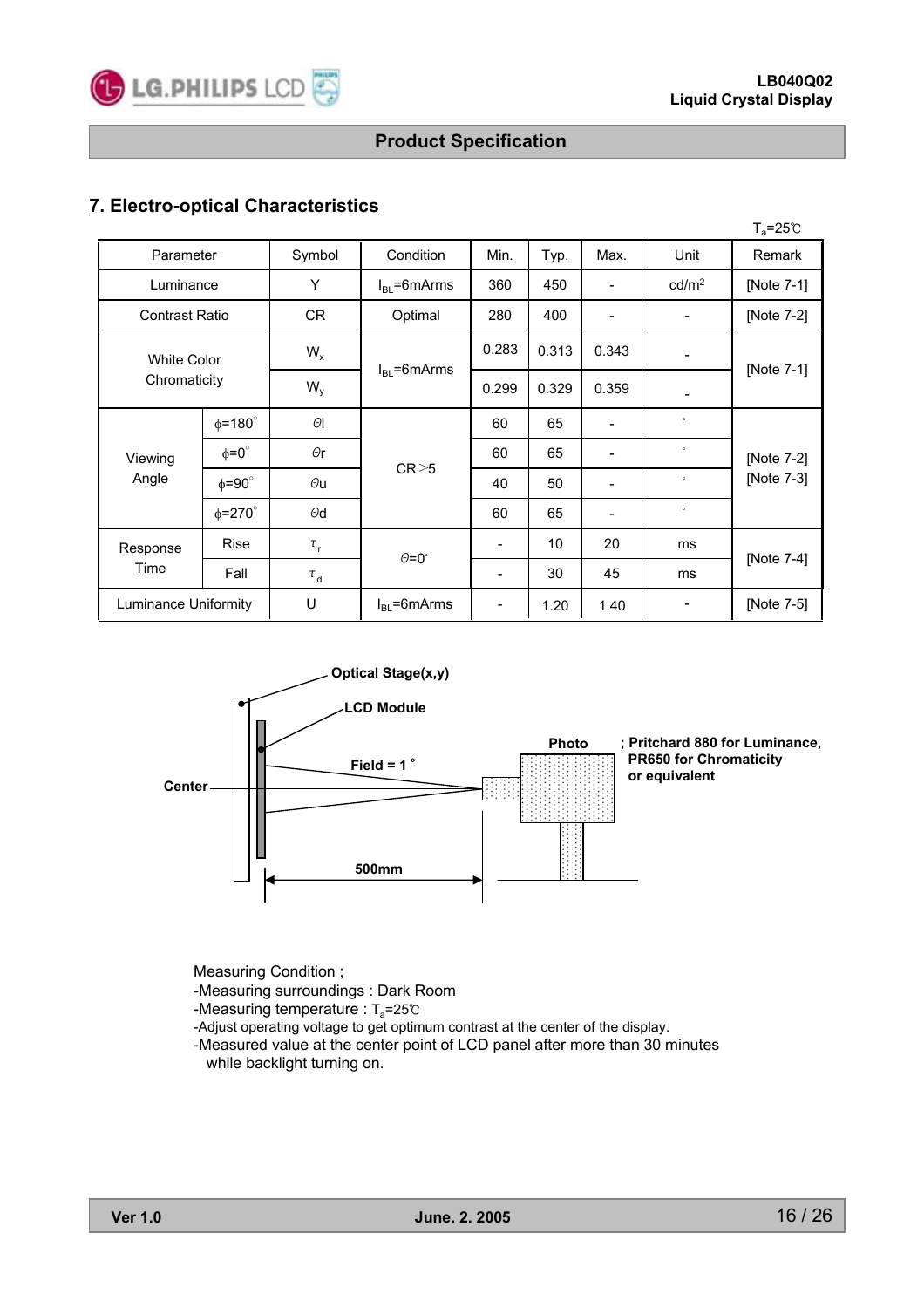

[Note 7-1]

Measured on the center area of the panel by PHOTO RESEARCH photometer PR-880&PR650 or Equivalent

[Note 7-2]

Contrast ratio is defined as follows ;

Contrast Ratio(CR) = Photo detector output with LCD being "white" Photo detector output with LCD being "black"

[Note 7-3]

Viewing angle range is defined as follows;

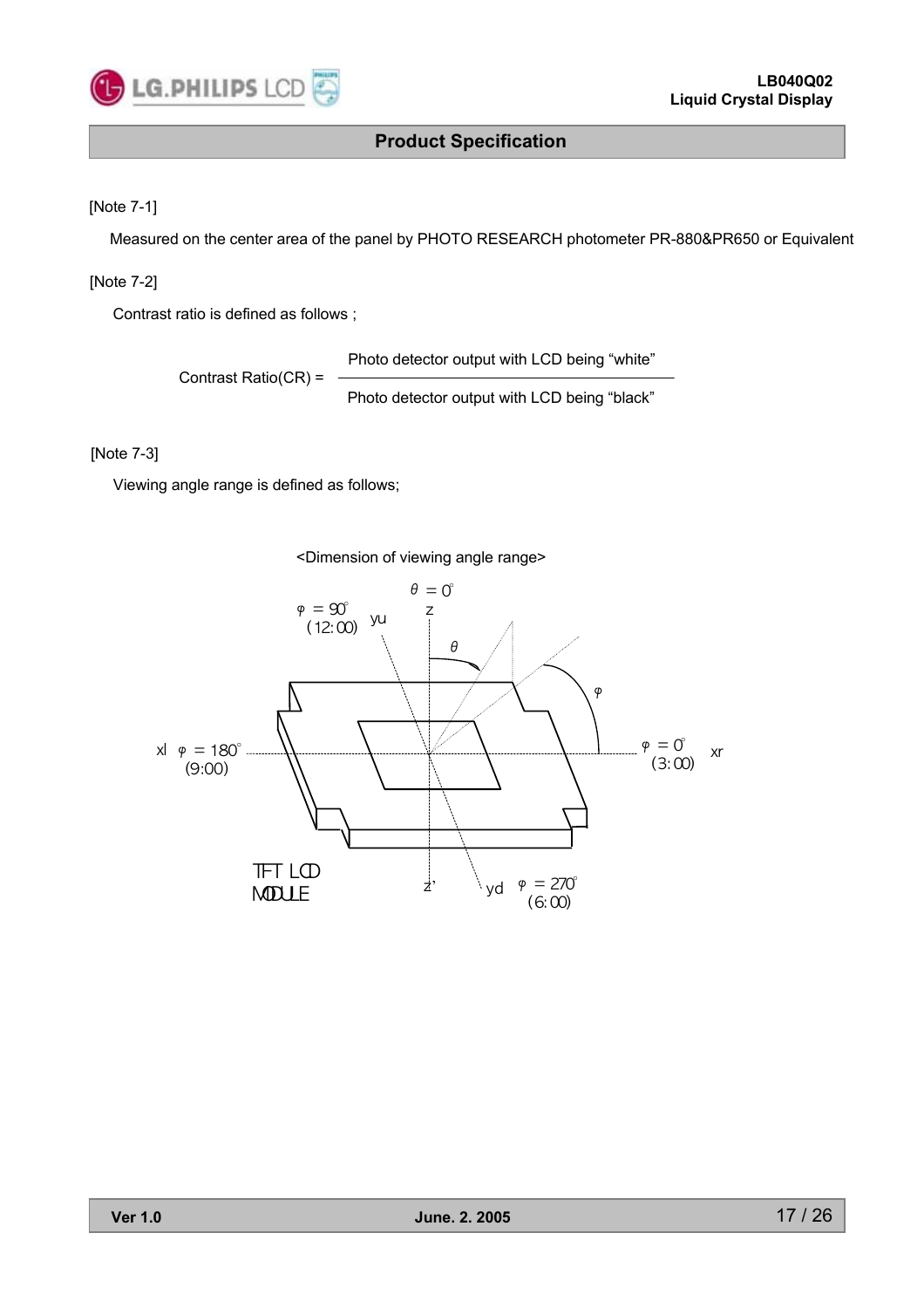

#### [Note 7-4]

Response time is obtained by measuring the transition time of photo detector output, when input signals are applied so as to make the area "black" to and from "white".



#### [Note 7-5]

Luminance Uniformity= Maximum of 9points( $(\neg \neg \mathcal{D})$ / Minimum of 9points( $(\neg \neg \mathcal{D})$ ) Luminance Uniformity(%) = Minimum of 9points( $(\neg \neg \circ \neg)$ / Maximum of 9points( $(\neg \neg \circ \neg)$  x 100

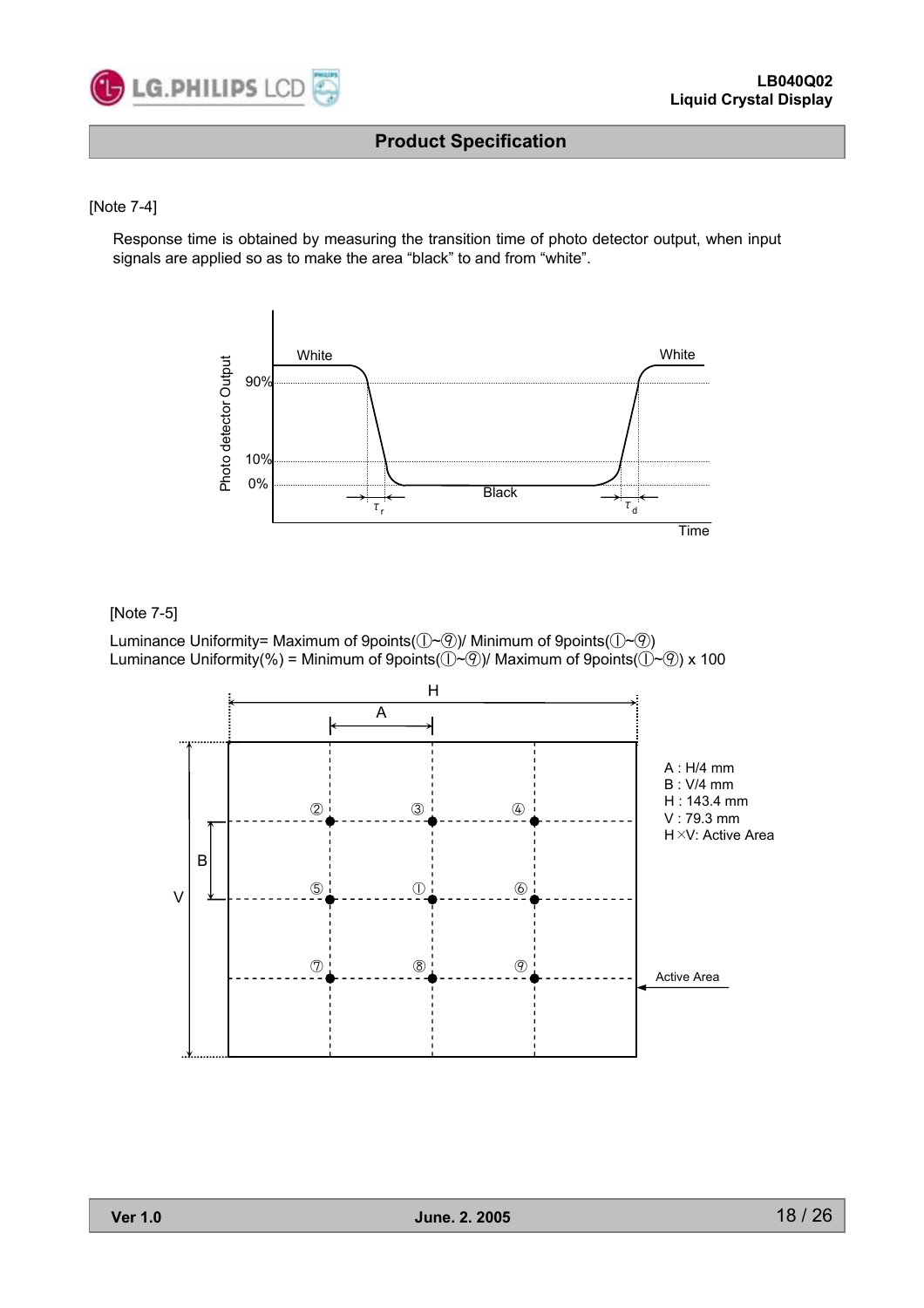

# **8. Mechanical Characteristics**

| Parameter                | Specification | Unit     |    |
|--------------------------|---------------|----------|----|
| <b>Outline Dimension</b> | Width         | 98.4     | mm |
|                          | Height        | 78.0     | mm |
|                          | Depth         | 6.8      | mm |
| Active Display Area      | Width         | 81.6     | mm |
|                          | Height        | 61.2     | mm |
| Weight                   | 90 (Typ.)     | 100(Max) | g  |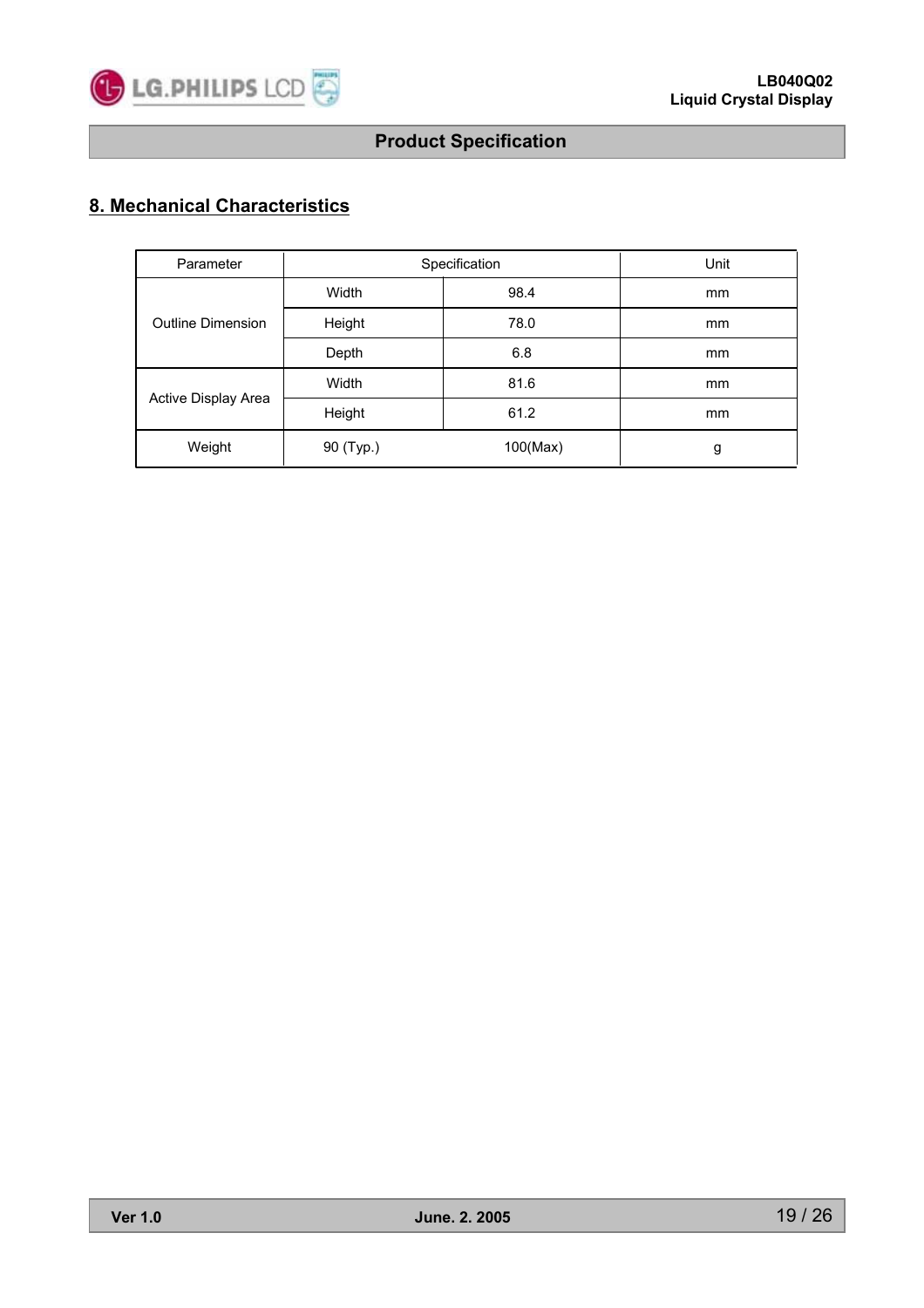

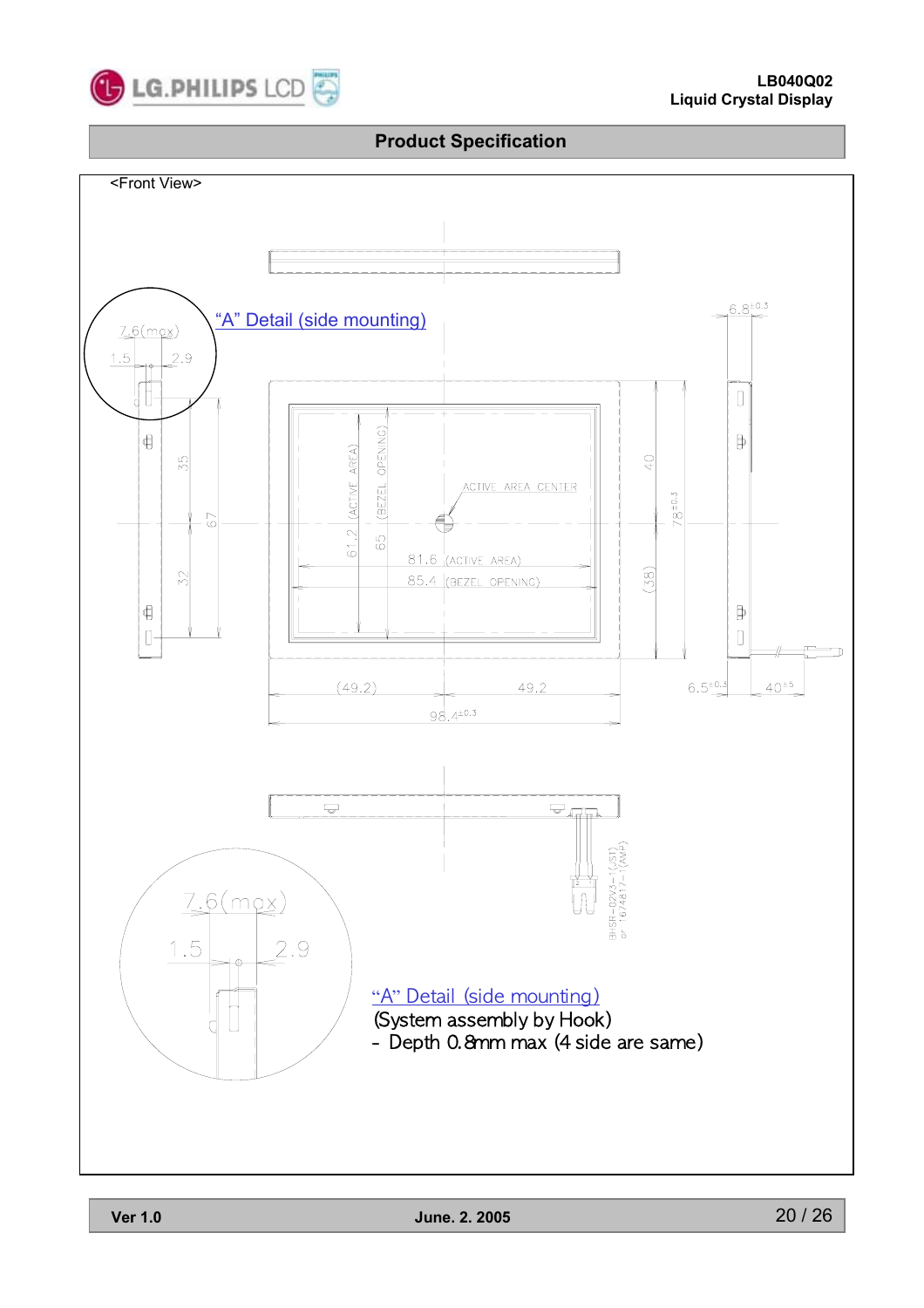

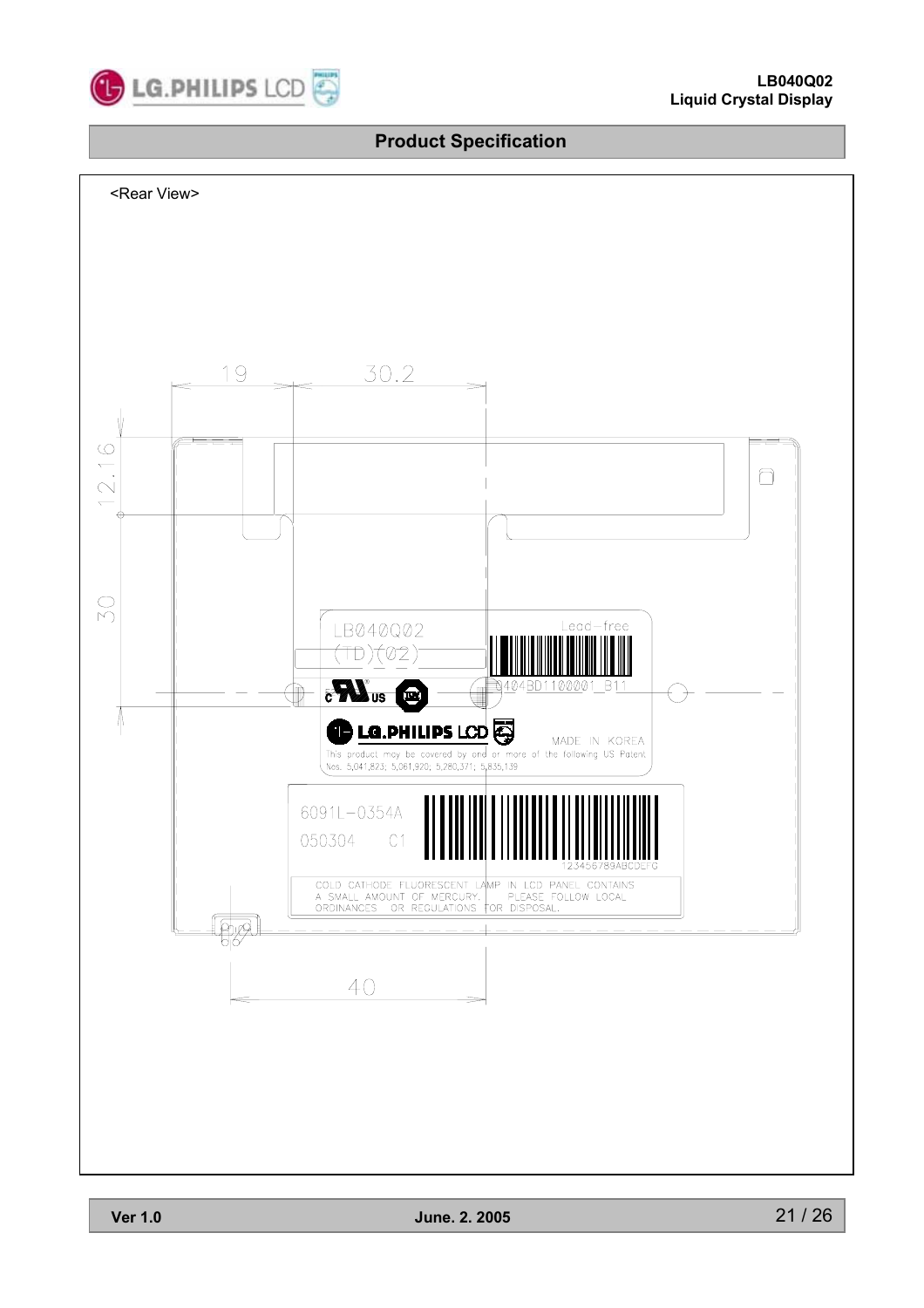

# **9. Reliability Test**

| No. | <b>Test Items</b>                                 | <b>Test Condition</b>                                                                                                                              | <b>REMA</b><br>RK. |
|-----|---------------------------------------------------|----------------------------------------------------------------------------------------------------------------------------------------------------|--------------------|
| 1   | High Temperature Storage Test                     | Ta=85℃ 240h                                                                                                                                        | 1                  |
| 2   | Low Temperature Storage Test                      | Ta=-40℃ 240h                                                                                                                                       |                    |
| 3   | <b>High Temperature Operation Test</b>            | Tp=85℃ 240h                                                                                                                                        |                    |
| 4   | Low Temperature Operation Test                    | Ta=-30℃ 240h                                                                                                                                       |                    |
| 5   | High Temperature and High Humidity Operation Test | Ta=65℃ 90%RH 240h                                                                                                                                  |                    |
| 6   | Electro Static Discharge Test                     | -Panel Surface/Top Case<br>: 150pF $\pm$ 15kV 150 $\Omega$<br>(direct discharge, five times)<br>-FPC input terminal : 100pF $\pm$ 200V 0 $\Omega$  |                    |
| 7   | <b>Shock Test</b><br>(non-operating)              | Half sine wave, 980m/s <sup>2</sup> , 6ms, 3 times<br>shock of each six faces                                                                      |                    |
| 8   | <b>Vibration Test</b><br>(non-operating)          | $X, Z: 2Hr, Y: 4Hr, 15min.$ / (axis $\cdot$ sweep)<br>$8 \sim 33.3$ Hz: The amplitude is 1.3 mm<br>33.3 ~ 400Hz : The acceleration is 28.4m/ $s^2$ |                    |
| 9   | <b>Thermal Shock Test</b>                         | $-30^{\circ}$ (0.5h) ~ 85 $\circ$ (0.5h) / 100 cycles                                                                                              |                    |

\*\*\*\*\*  $T_a$ = Ambient Temperature, Tp = Panel Surface Temperature.

\*\*\*\*\* Evaluation result criteria : Under a display quality test conditions with normal operation state, there shall be no change which may affect practical display function.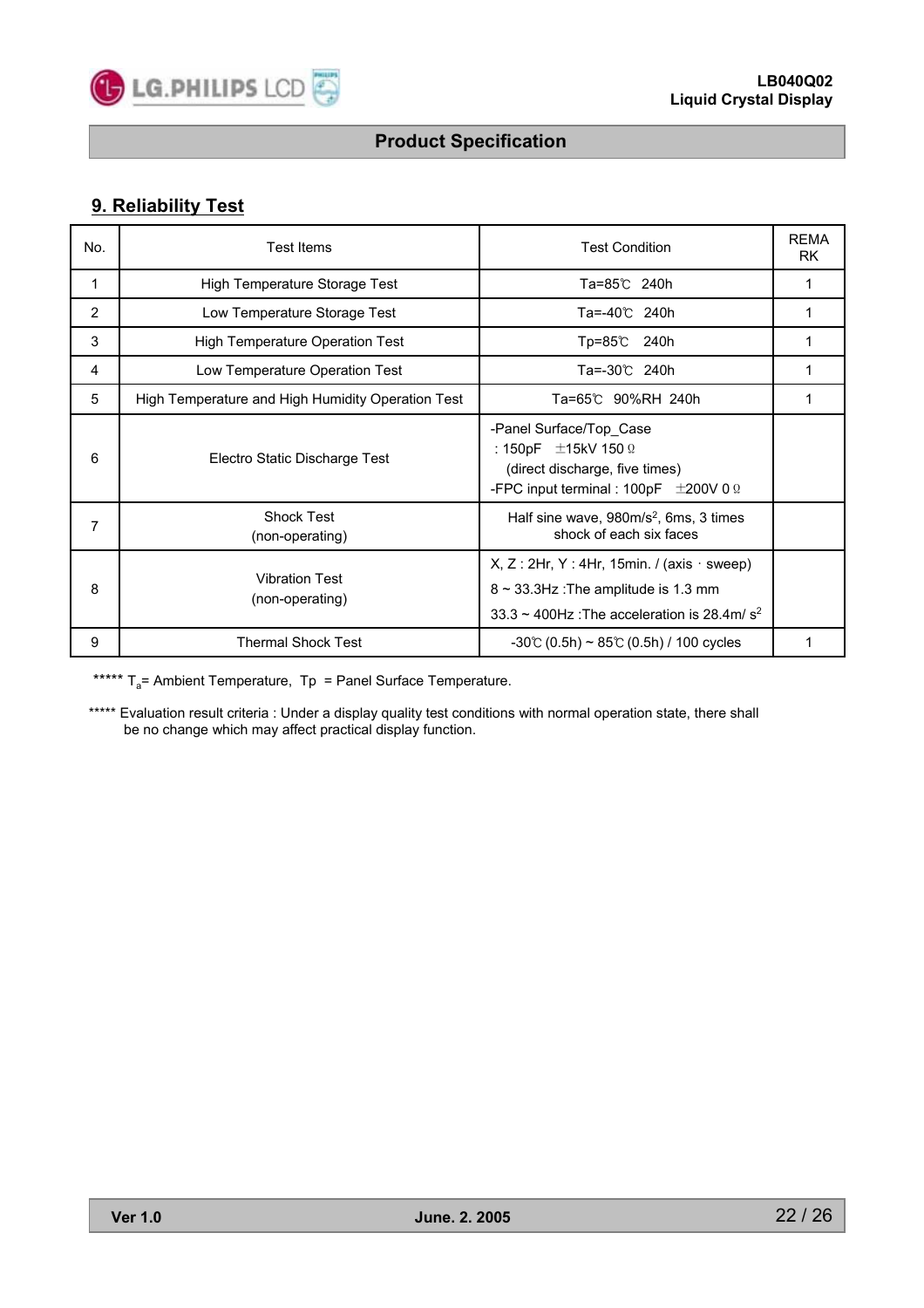

# **10. International Standards**

### **10-1. Safety**

a) UL 60950, Third Edition, Underwriters Laboratories, Inc., Dated Dec. 11, 2000. Standard for Safety of Information Technology Equipment, Including Electrical Business Equipment. b) CAN/CSA C22.2, No. 60950, Third Edition, Canadian Standards Association, Dec. 1, 2000. Standard for Safety of Information Technology Equipment, Including Electrical Business Equipment. c) EN 60950 : 2000, Third Edition IEC 60950 : 1999, Third Edition European Committee for Electro technical Standardization(CENELEC) EUROPEAN STANDARD for Safety of Information Technology Equipment Including Electrical Business Equipment.

# **11. Display Quality**

The display quality of the color TFT-LCD module shall be in compliance with the Incoming Inspection Standard.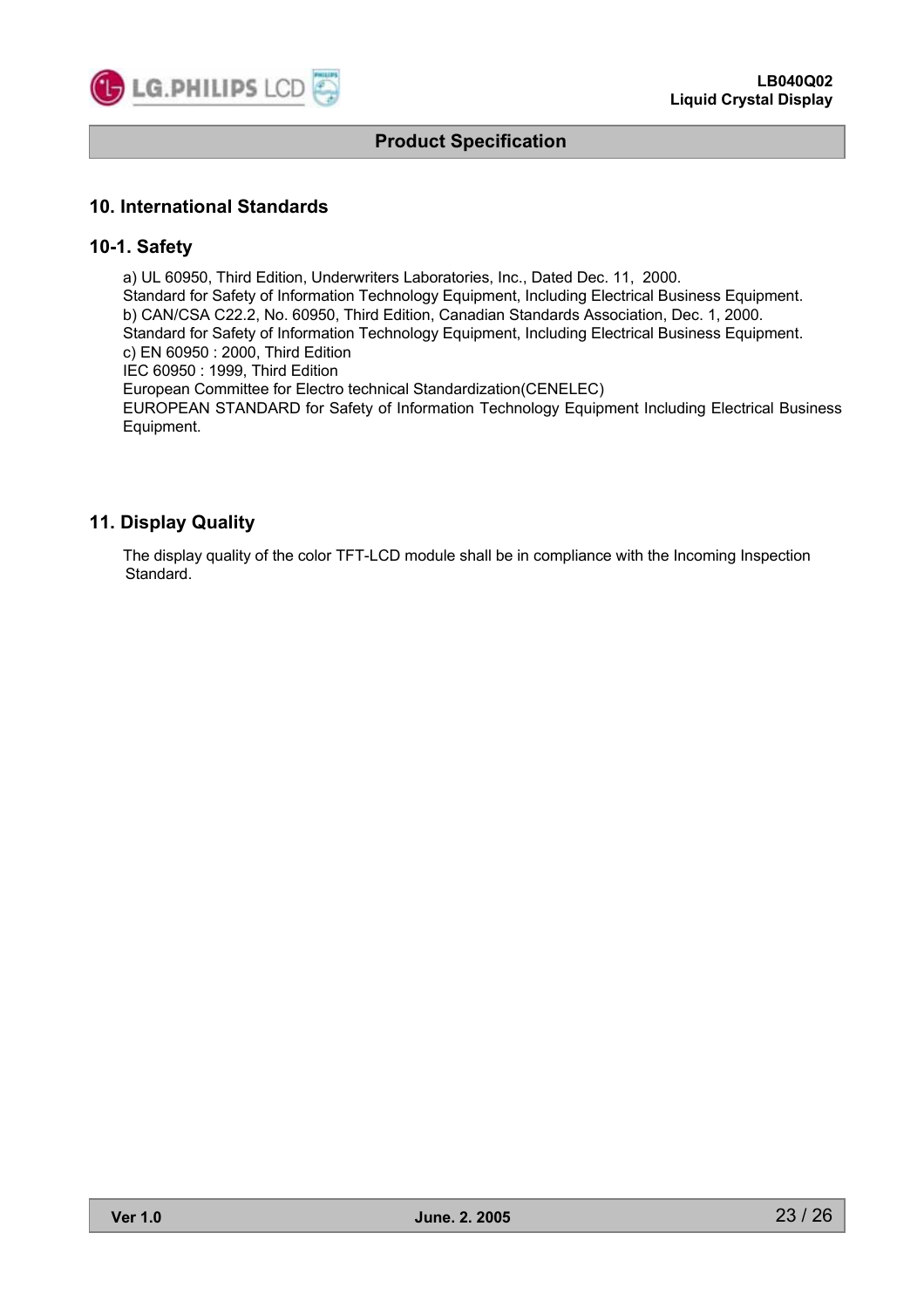

# **12. Packing**

# **12-1. Designation of Lot Mark**

a) Lot Mark



A,B,C : SIZE(INCH) D : YEAR

G : ASSEMBLY CODE H ~ M : SERIAL NO.

E : MONTH F : FACTORY CODE

#### **Note**

1. YEAR

| Year | 2001 | 2002 | 2003 | 2004 | 2005 | 2006 | 2007 | 2008 | 2009 | 2010 |
|------|------|------|------|------|------|------|------|------|------|------|
| Mark |      |      |      |      |      |      |      |      |      |      |

#### 2. MONTH

| Month | Jan | Feb | Mar | Apr | May | Jun | Jul | Aug | Sep | Oct | Nov | Dec |
|-------|-----|-----|-----|-----|-----|-----|-----|-----|-----|-----|-----|-----|
| Mark  |     |     |     |     |     |     |     |     |     |     | -   |     |

3. FACTORY CODE

| Factory Code | <b>LPL Gumi</b> | <b>LPL Nanjing</b> | <b>HEESUNG</b> |  |  |
|--------------|-----------------|--------------------|----------------|--|--|
| Mark         |                 |                    |                |  |  |

4. SERIAL NO.

Mark 100001~199999, 200001~299999, 300001~399999, …., A00001~A99999, ….., Z00001~Z99999

#### b) Location of Lot Mark

Serial No. is printed on the label. The label is attached to the backside of the LCD module. This is subject to change without prior notice.

#### **12-2. Packing Form**

a) Package quantity in one box : 156 pcs

b) Box Size : 475 x 348 x 341 (mm)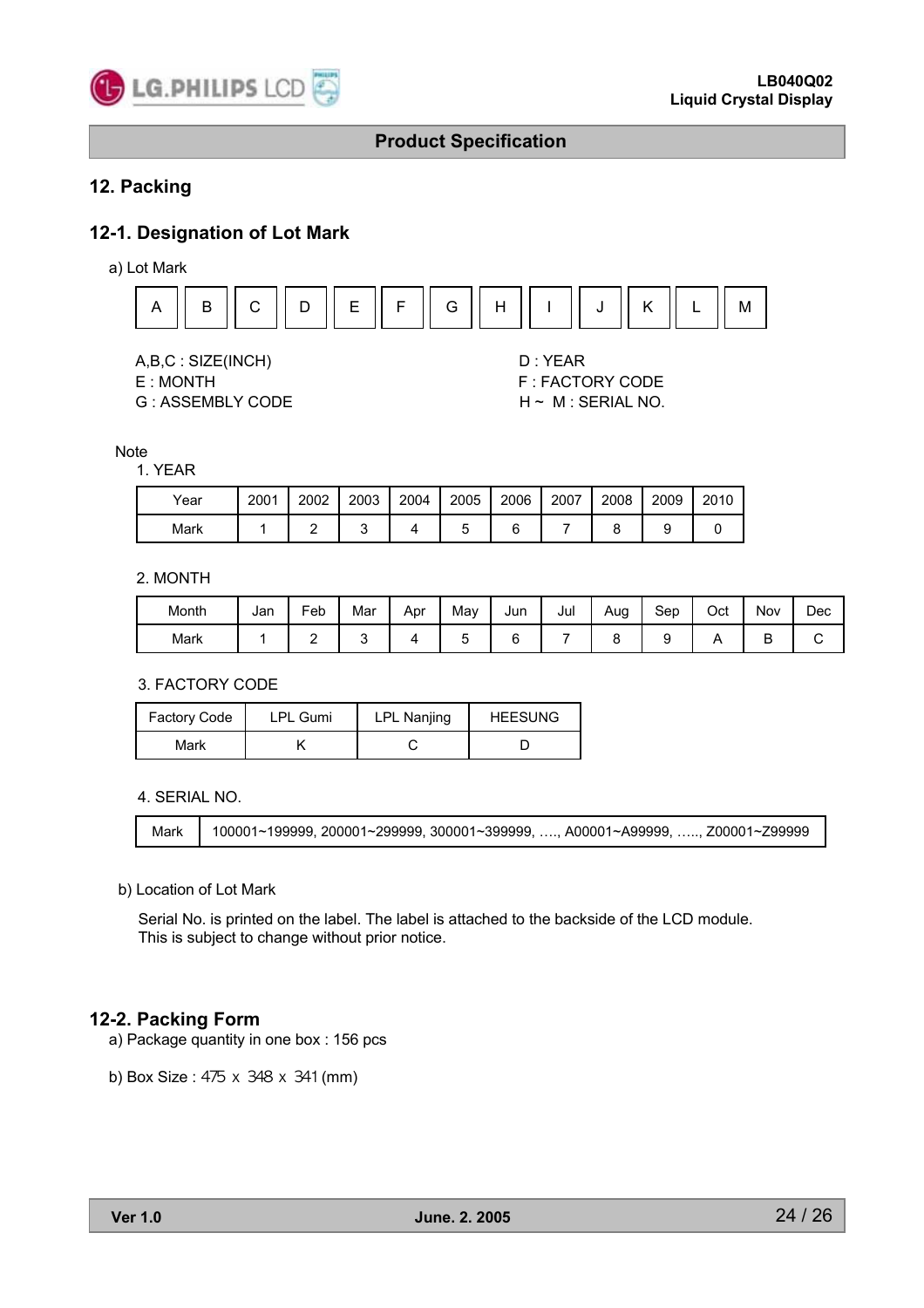

# **13. Precautions**

Please pay attention to the following when you use this TFT LCD module.

# **13-1. Mounting Precautions**

- (1) You may mount a module using four corner sides.
- (2) You should consider the mounting structure so that uneven force(ex. Twisted stress) is not applied to the module.

And the case on which a module is mounted should have sufficient strength so that external force is not transmitted directly to the module.

- (3) Please attach a transparent protective plate to the surface in order to protect the polarizer. Transparent protective plate should have sufficient strength in order to the resist external force.
- (4) You should adopt radiation structure to satisfy the temperature specification.
- (5) Acetic acid type and chlorine type materials for the cover case are not desirable because the former generates corrosive gas of attacking the polarizer at high temperature and the latter causes circuit break by electro-chemical reaction.
- (6) Do not touch, push or rub the exposed polarizers with glass, tweezers or anything harder than HB pencil lead. And please do not rub with dust clothes with chemical treatment. Do not touch the surface of polarizer for bare hand or greasy cloth.(Some cosmetics deteriorate the polarizer.)
- (7) When the surface becomes dusty, please wipe gently with absorbent cotton or other soft materials like chamois soaks with petroleum benzine. Normal-hexane is recommended for cleaning the adhesives used to attach front / rear polarizers. Do not use acetone and toluene because they cause chemical damage to the polarizer.
- (8) Wipe off saliva or water drops as soon as possible. Their long time contact with polarizer causes deformations and color fading.
- (9) Do not open the case because inside circuits do not have sufficient strength.
- (10) The metal case of a module should be contacted to electrical ground of your system.

# **13-2. Operating Precautions**

- (1) The spike noise causes the mis-operation of circuits. It should be lower than following voltage :  $V=\pm 200$ mV(Over and under shoot voltage)
- (2) Response time depends on the temperature.(In lower temperature, it becomes longer.)
- (3) Brightness depends on the temperature. (In lower temperature, it becomes lower.) And in lower temperature, response time(required time that brightness is stable after turned on) becomes longer.
- (4) Be careful for condensation at sudden temperature change. Condensation makes damage to polarizer or electrical contacted parts. And after fading condensation, smear or spot will occur.
- (5) When fixed patterns are displayed for a long time, remnant image is likely to occur.
- (6) Module has high frequency circuits. Sufficient suppression to the electromagnetic interference shall be done by system manufacturers. Grounding and shielding methods may be important to minimized the interference.